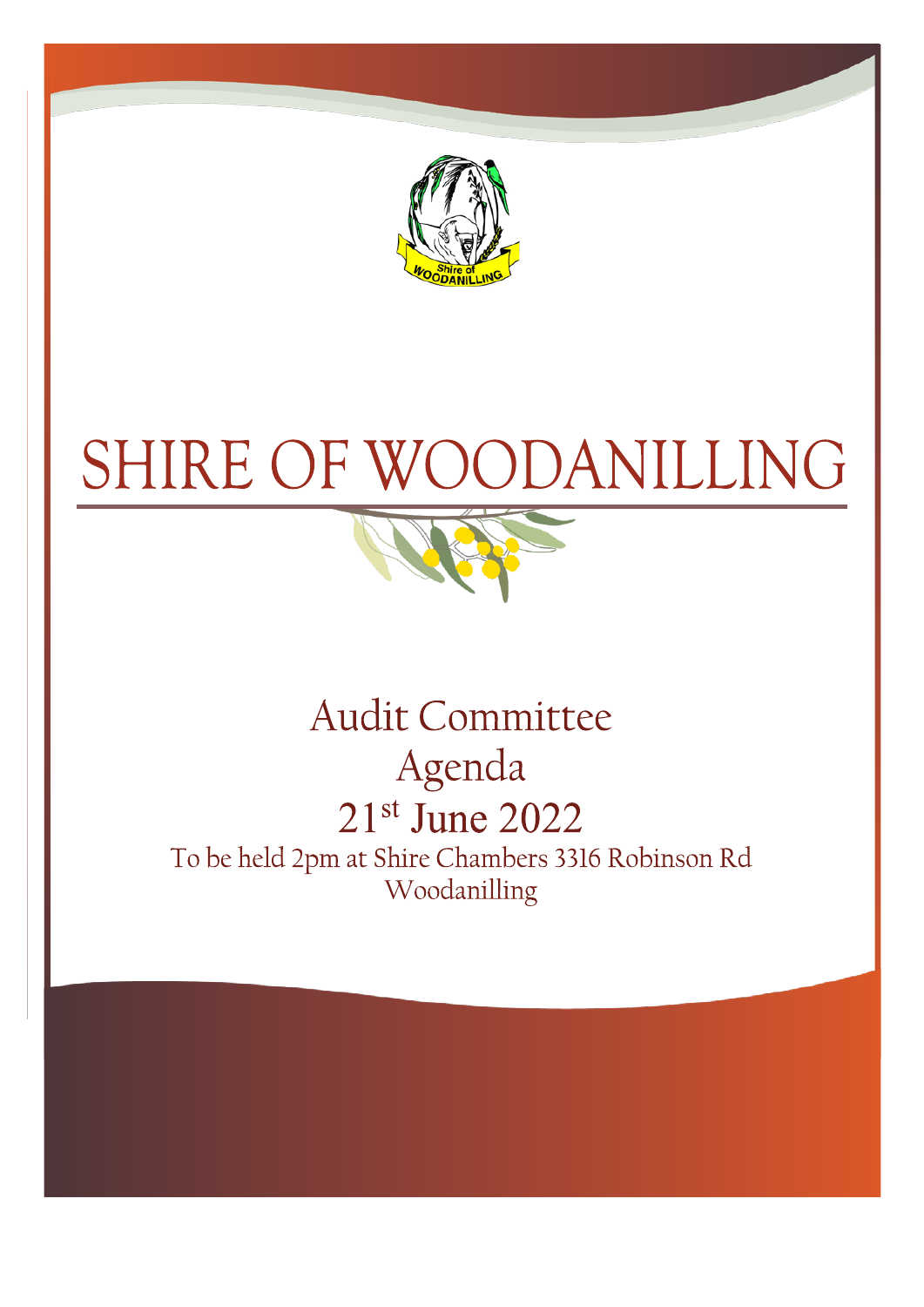# **CONTENTS**

| 1.             | DECLARATION OF OPENING / ANNOUNCEMENT OF VISITORS                                                                                                 | $\overline{2}$      |
|----------------|---------------------------------------------------------------------------------------------------------------------------------------------------|---------------------|
| 2.             | RECORD OF ATTENDANCE / APOLOGIES / LEAVE OF ABSENCE (PREVIOUSLY APPROVED)                                                                         | $\overline{2}$      |
| 3.             | <b>Presentations</b><br>3.1 PRESENTATIONS - OAG AND LINCOLNS                                                                                      | $\overline{2}$<br>2 |
| 4.             | Declarations of councillors or officer's interest                                                                                                 | $\overline{2}$      |
| 5.             | Confirmation of previous minutes                                                                                                                  | $\overline{2}$      |
| 6.             | Reports for consideration<br>6.1. EXIT MEETING WITH OAG AND LINCOLNS<br>6.2 OFFICE OF THE AUDITOR GENERAL INTERIM MANAGEMENT LETTER NOVEMBER 2021 | 3<br>3<br>20        |
| 7 <sub>1</sub> | OTHER OFFICER'S REPORTS                                                                                                                           | 27                  |
| 8.             | <b>ITEMS LISTED FOR DISCUSSION</b>                                                                                                                | 27                  |
| 9.             | <b>CLOSURE OF MEETING</b>                                                                                                                         | 27                  |
|                |                                                                                                                                                   |                     |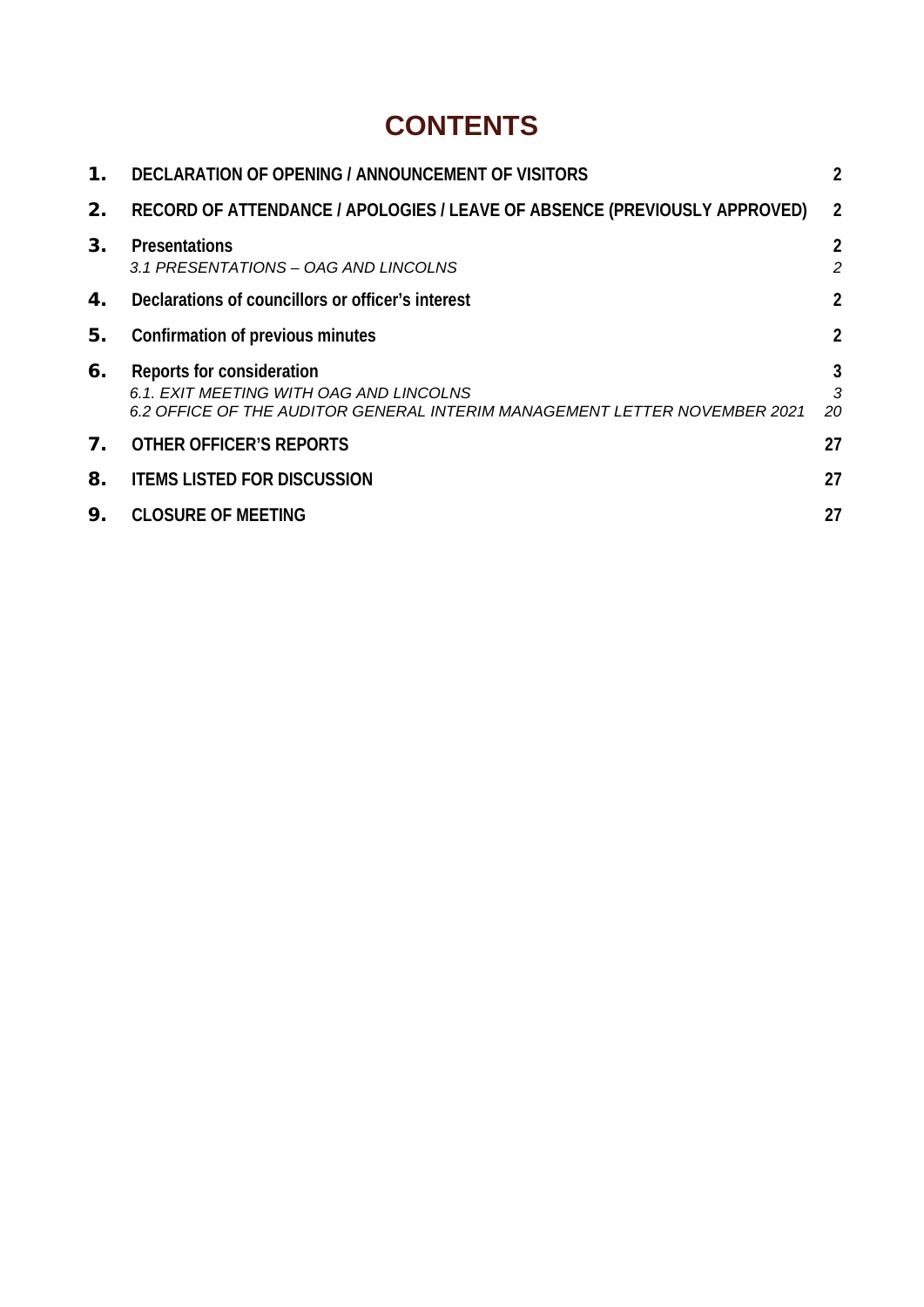# **COUNCIL FORUM**

# <span id="page-2-0"></span>1. **DECLARATION OF OPENING / ANNOUNCEMENT OF VISITORS**

# <span id="page-2-1"></span>2. **RECORD OF ATTENDANCE / APOLOGIES / LEAVE OF ABSENCE (PREVIOUSLY APPROVED)**

| Present:          |                        |                |                                |
|-------------------|------------------------|----------------|--------------------------------|
| Cr SJ Jefferies   | Shire President        |                |                                |
| Cr HR Thomson     | Deputy Shire President | Cr B Smith     |                                |
| Cr D Douglas      |                        | Kellie Bartley | <b>Chief Executive Officer</b> |
| Cr P Morrell      |                        | Sue Dowson     | Deputy CEO                     |
| Chris Martain     | Lincolns (Teams)       |                |                                |
| Mikey Fiorucci    | OAG (Teams)            |                |                                |
| <b>Apologies:</b> |                        |                |                                |
| Cr T Brown        |                        |                |                                |

# <span id="page-2-2"></span>3. **PRESENTATIONS**

# <span id="page-2-3"></span>**3.1 PRESENTATIONS – OAG AND LINCOLNS**

The Office of Auditor General and Lincolns will be in attendance by electronic means to discuss the Exit Meeting and outcomes with the Audit Committee.

# <span id="page-2-4"></span>4. **DECLARATIONS OF COUNCILLORS OR OFFICER'S INTEREST**

# <span id="page-2-5"></span>5. **CONFIRMATION OF PREVIOUS MINUTES**

That the minutes of the Audit Committee meeting held in the Shire of Woodanilling Council Chambers, on 22 March 2022, be confirmed as true and correct record of the proceedings.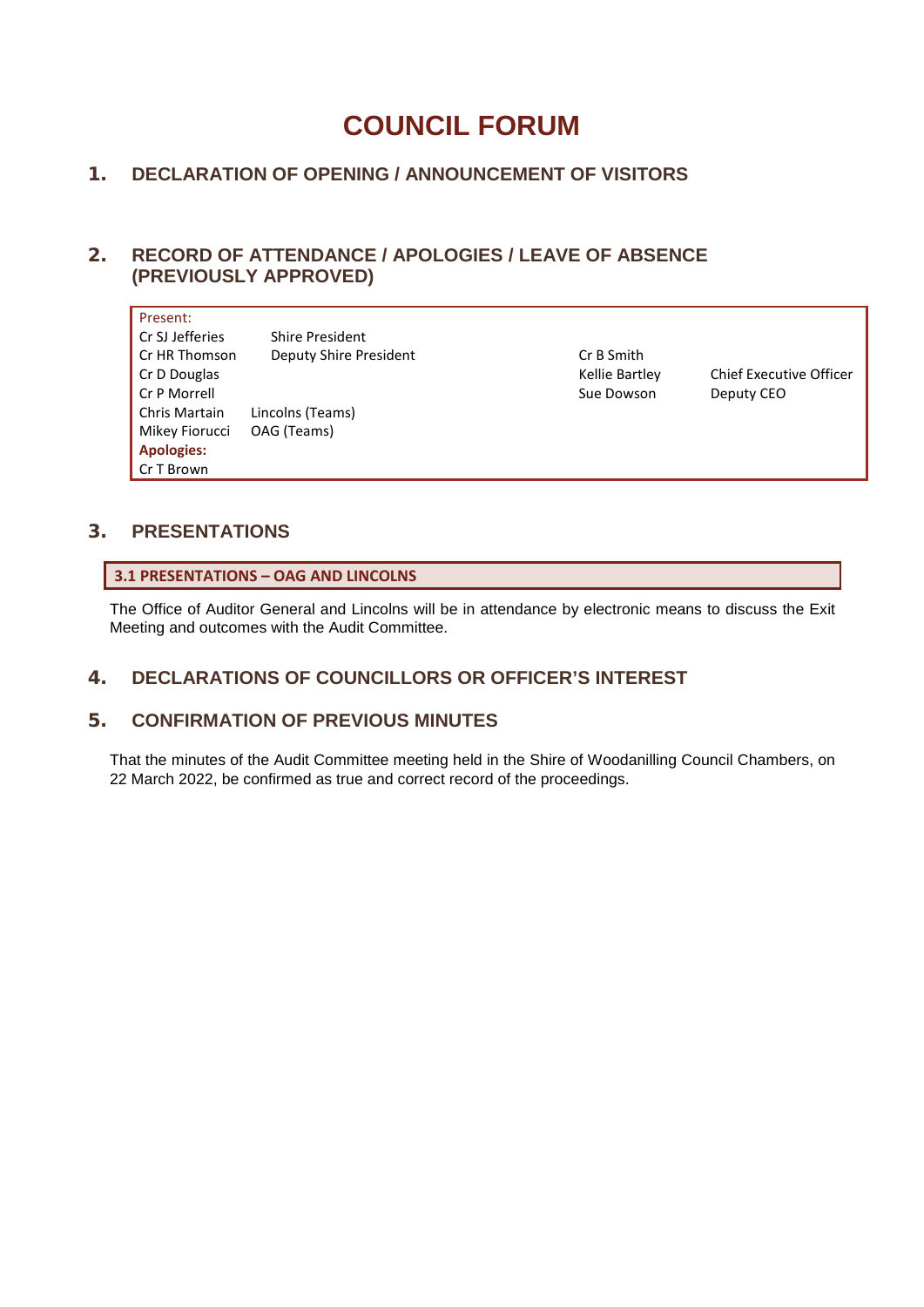# <span id="page-3-0"></span>6. **REPORTS FOR CONSIDERATION**

| <b>EALL IVIEE LING WITH OAG AND LINCOLNS</b> |                                                                                     |  |
|----------------------------------------------|-------------------------------------------------------------------------------------|--|
|                                              |                                                                                     |  |
| <b>File Reference</b>                        | ADM0063                                                                             |  |
| <b>Date of Report</b>                        | 19 June 2022                                                                        |  |
| <b>Responsible Officer</b>                   | Kellie Bartley, Chief Executive Officer                                             |  |
| <b>Author of Report</b>                      | Kellie Bartley, Chief Executive Officer                                             |  |
| <b>Disclosure of any Interest</b>            | No Officer involved in the preparation of this report has an interest to declare in |  |
|                                              | accordance with the provisions of the Local Government Act 1995.                    |  |
| <b>Voting Requirement</b>                    | Simple Majority                                                                     |  |
| <b>Attachments</b>                           | Confidential Attachment No. 6.1.1 - Audit Plan Document                             |  |
|                                              | Attachment No. 6.1.2- Confidential - Management Letter - Under separate cover       |  |
|                                              | Attachment No.6.1.3 - Confidential - Report to Audit Committee 2021 - Under         |  |
|                                              | separate cover                                                                      |  |

# <span id="page-3-1"></span>**6.1. EXIT MEETING WITH OAG AND LINCOLNS**

### **BRIEF SUMMARY**

The purpose of this report is to provide the Office of the Auditor General (OAG) and Audit Partner from Lincolns opportunity to present to the Audit Committee an overview of their findings following the 2020/2021 financial audit.

### **BACKGROUND/COMMENT**

The annual financial report will be general purpose financial statements for the financial year ended 30 June 2021. The Auditor General is required by the Act to provide an opinion on the financial report and other legal and regulatory requirements in accordance with the Local Government (Audit) Regulations 1996.

The objective of the Auditor General's audit is to obtain reasonable assurance about whether the Shire's financial report as a whole is free from material misstatement, whether due to fraud or error, and to issue an auditor's report.

As outlined in the Audit Plan Document as contained in **ATTACHMENT 6.1.1**, a final audit exit meeting is held to cover the presentation and discussion of the audit closing report, which outlines any significant audit related matters concerning the financial report, management letters and improvement suggestions for future audits.

The Audit Committee is responsible for understanding the results of financial and performance audits conducted within the local government and overseeing whether recommendations are implemented by management. The committee's responsibilities include meeting with the OAG to discuss the results of the financial audit (audit exit meeting) and reviewing reports from the OAG including the Audit report as contained in **ATTACHMENT 6.1.3** and the Management Letter as contained in **ATTACHMENT 6.1.2.**

#### **STATUTORY/LEGAL IMPLICATIONS**

Copy Local Government Audit Regs section 16

#### **POLICY IMPLICATIONS**

There is no policy associated with this item.

#### **FINANCIAL IMPLICATIONS**

Provision is made in the annual budget to undertake the audit function.

#### **STRATEGIC IMPLICATIONS**

**THEME 3**

**Governance**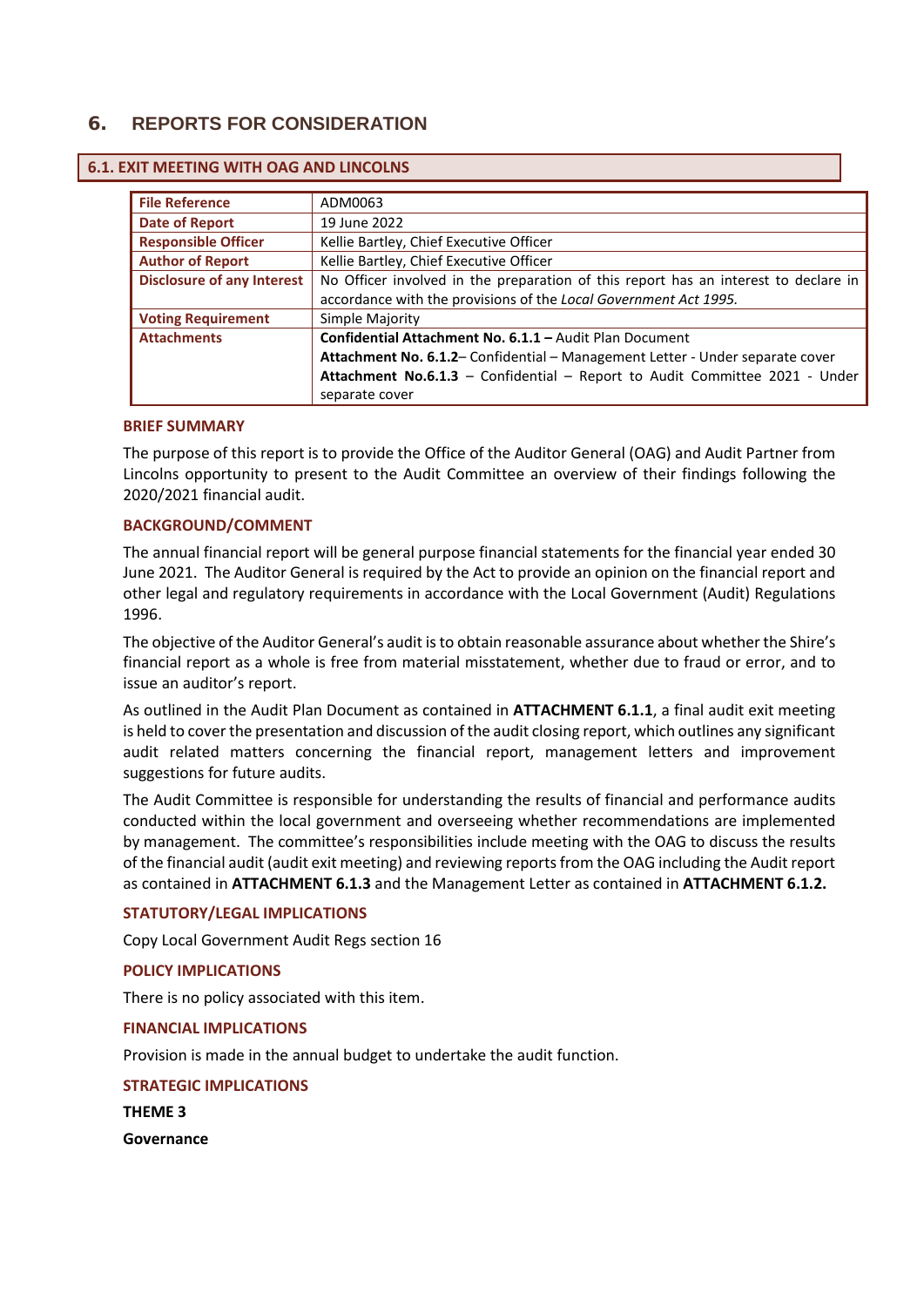## **OBJECTIVES**

To promote continual improvement that is supported by efficient and effective governance structures and processes.

### **STRATEGIES**

By ensuring legislation is used to effectively enable quality decision making.

## **CONSULTATION/COMMUNICATION**

Consultation has been undertaken with the Chief Executive Officer, Accountant, OAG and Lincolns in regards to the management letter and audit requirements for this report.

### **RISK MANAGEMENT**

There is a risk that the Audit Committee will be in breach of its statutory obligations should it not receive the Management Letter and complete the Exit Meeting. Accordingly, it has been assessed that the level of risk is high.

| <b>Consequence</b>    | Insignificant | <b>Minor</b>  | <b>Moderate</b> | <b>Major</b>  | <b>Extreme</b> |
|-----------------------|---------------|---------------|-----------------|---------------|----------------|
| <b>Likelihood</b>     |               |               |                 |               |                |
| <b>Almost Certain</b> | Medium        | High          | High            | Severe        | Severe         |
| <b>Likely</b>         | LOW           | <b>Medium</b> | <b>High</b>     | High          | Severe         |
| <b>Possible</b>       | Low           | Medium        | Medium          | High          | High           |
| <b>Unlikely</b>       | LOW           | Low           | Medium          | <b>Medium</b> | High           |
| Rare                  | Low           | Low           | Low             | Low           | Medium         |

| <b>Risk Rating</b> | <b>Action</b>                                                                                            |
|--------------------|----------------------------------------------------------------------------------------------------------|
| <b>LOW</b>         | Monitor for continuous improvement.                                                                      |
| <b>MEDIUM</b>      | Comply with risk reduction measures to keep risk as low as reasonably<br>practical.                      |
| <b>HIGH</b>        | Review risk reduction and take additional measures to ensure risk is as low<br>as reasonably achievable. |
| <b>SEVERE</b>      | Unacceptable. Risk reduction measures must be implemented before<br>proceeding.                          |

## **VOTING REQUIREMENTS**

Simple Majority

## **OFFICERS RECOMMENDATION**

*That the Audit Committee recommends that Council:*

- *1. Receivesthe Office of Auditor General overview of the audit findingsfor the year ended 30 June 2021 (as outlined in the Report to Audit Committee – ATTACHMENT 6.1.3);*
- *2. Receives the comments on the Management Letter and responses provided by the Chief Executive Officer as contained in ATTACHMENT 6.1.2; and*
- *3. Provide additional feedback to the Office of Auditor General on the findings and any other matter related to the audit if required.*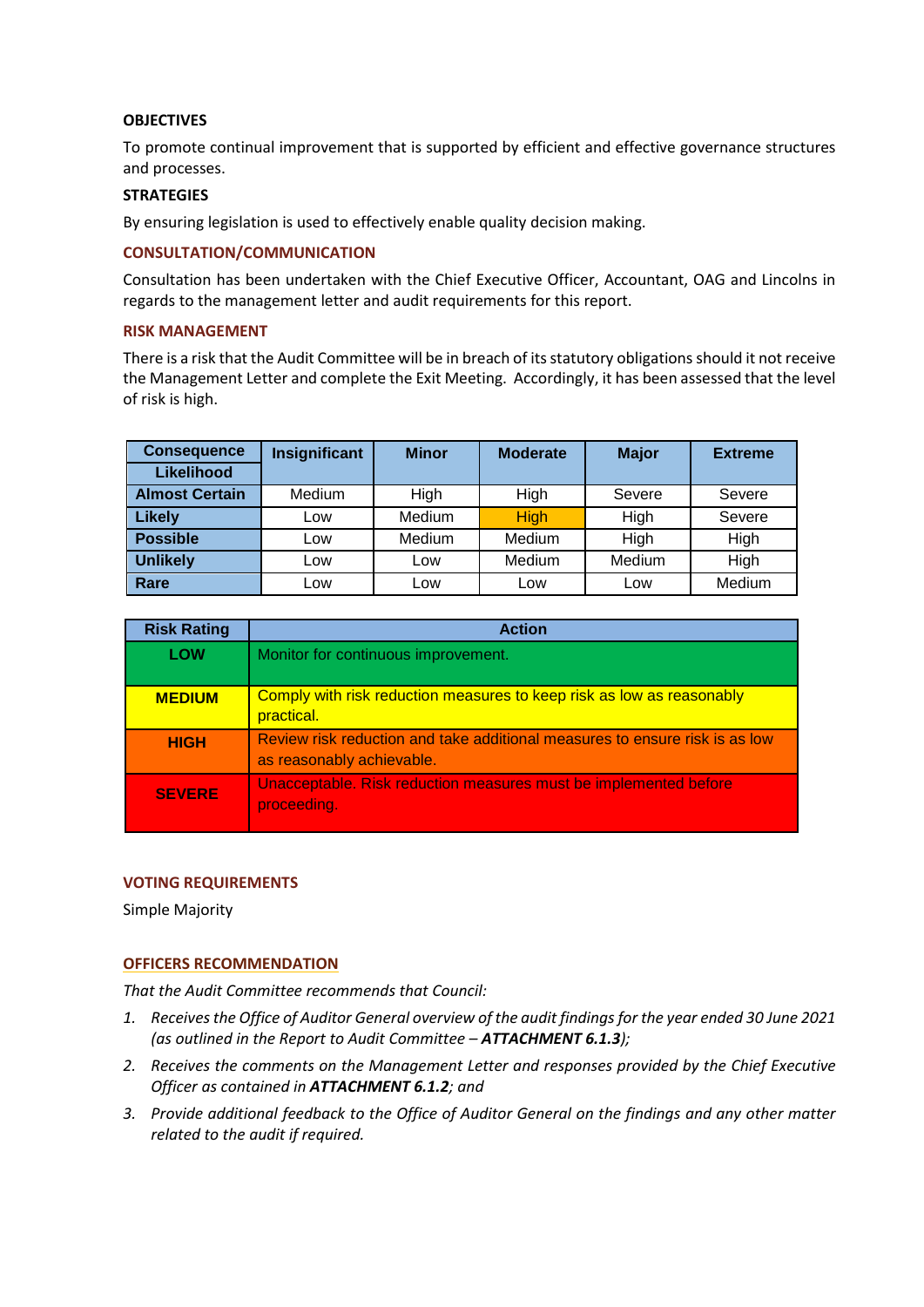ATTACHMENT 6.1.1





# **SHIRE OF WOODANILLING**

# **AUDIT PLAN**

# **YEAR ENDING 30 JUNE 2022**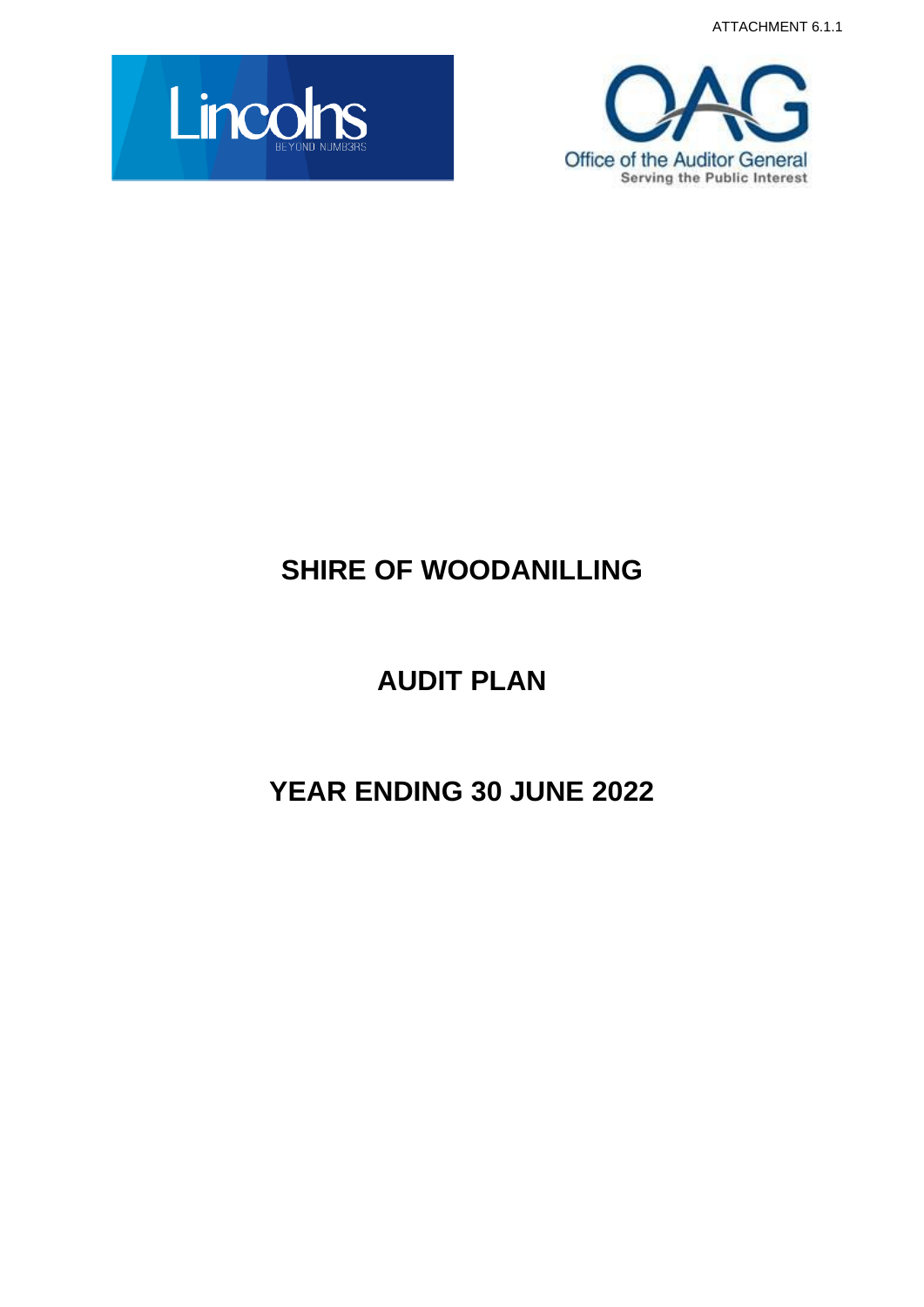

# **Contents**

| $\mathbf{1}$ . | Introduction                                                | $\sim$ 3 $\sim$  |
|----------------|-------------------------------------------------------------|------------------|
| 2.             | Audit Approach Overview                                     | $\sim$ 4 $\sim$  |
| 3.             | <b>Audit Objectives</b>                                     | $\sim$ 5 $\sim$  |
| 4.             | Scope of the Audit and Communication                        | $~5$ –           |
| 5.             | Components of and Response to Audit Risk                    | $~1$ – 8 –       |
| 6.             | <b>Engagement Team</b>                                      | $\sim$ 11 $\sim$ |
| 7.             | Timetable                                                   | $~12 -$          |
| 8.             | Confidentiality and Independence                            | $\sim$ 13 $\sim$ |
| 9.             | Future Accounting Standards, Policy Changes and Disclosures | $\sim$ 14 $\sim$ |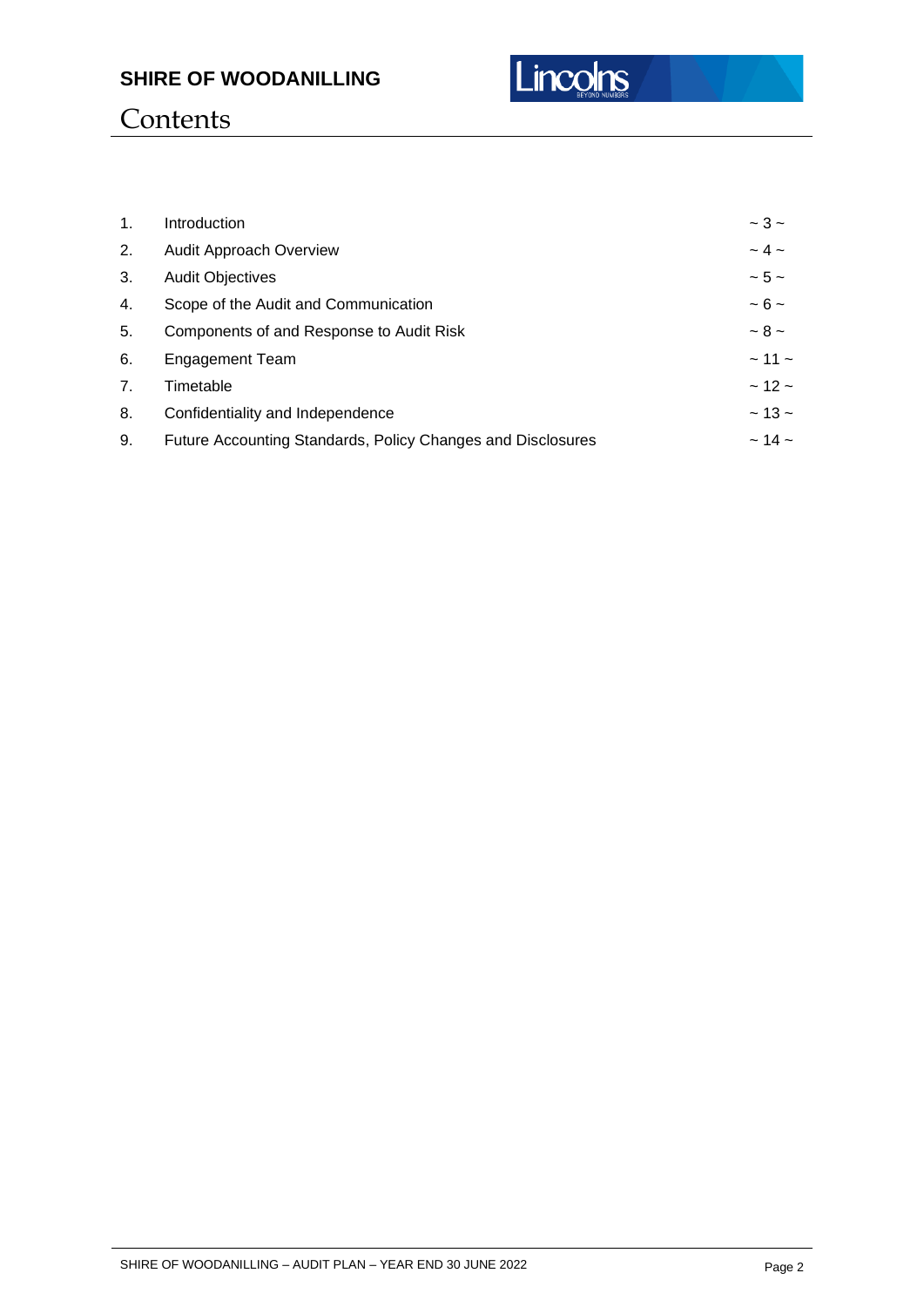# Introduction

This document sets out our Audit Plan for the year ending 30 June 2022, and summarises our audit approach, highlights key areas of audit risk and focus, provides details of the engagement team and other required communications.

# **Recent Industry and Economic Trends**

The Local Government sector in Western Australia operates in a relatively stable economic environment. Entities rely on funding from State and Federal Government to supplement own source revenue. Funding is both for operations and capital works projects. Additional capital funding is opportunistic and reliant on whole of Government initiatives. Local Governments budget for additional capital funding only when the project and funding source is probable.

There is a long history of recurring grant funding and whilst there is ever increasing requirements to fund target service delivery and capital needs, in general, recurring funding is known and is expected to continue.

Operational costs are generally predictable and can be controlled. Additionally, and to a larger extent by deferral of capital acquisition and infrastructure construction projects. Long term asset management plans and financial plans exist to control risk of a deteriorating asset base and loss of service potential.

In the past, Council has shown rapid and measured response to the management of the financial impacts of natural disasters and most recently, the Covid 19 pandemic.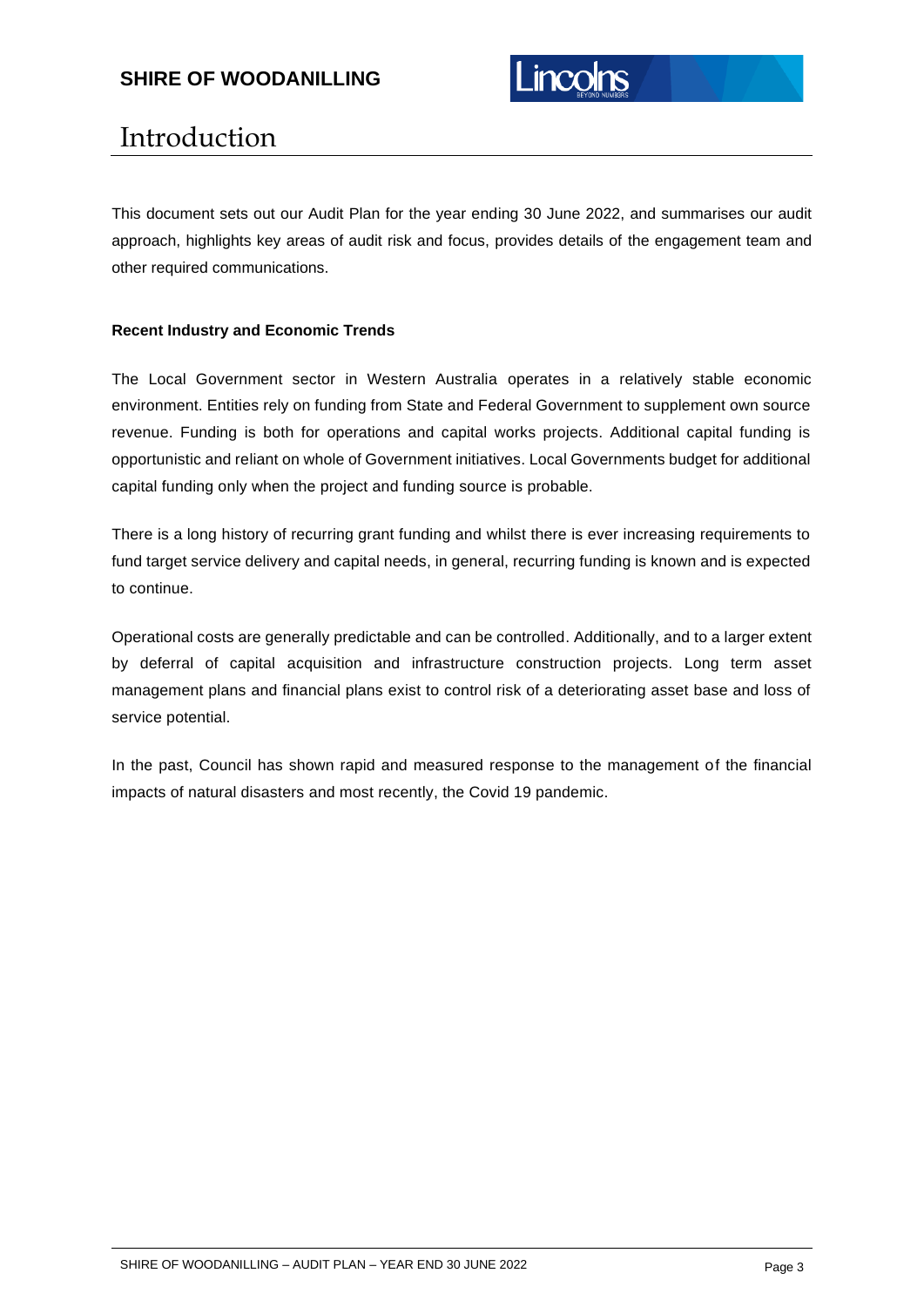# inco

# **SHIRE OF WOODANILLING**

Audit Approach Overview

Our methodology involves the development of a risk matrix to determine the overall audit risk as a result of the interaction between control risk and inherent risk.

The risk matrix will be used to determine assurance levels and sample sizes for statistical sampling.

Our risk-based audit approach ensures that our audit procedures are targeted towards the significant risk areas of the entity allowing for an efficient allocation of our resources. Additionally, this methodology is based on us developing a detailed understanding of the transactional processes inherent in your organisation, which ensures that our audit testing will provide an independent review of your systems of internal control where recommendations for improvements will be communicated through the annual management letter.

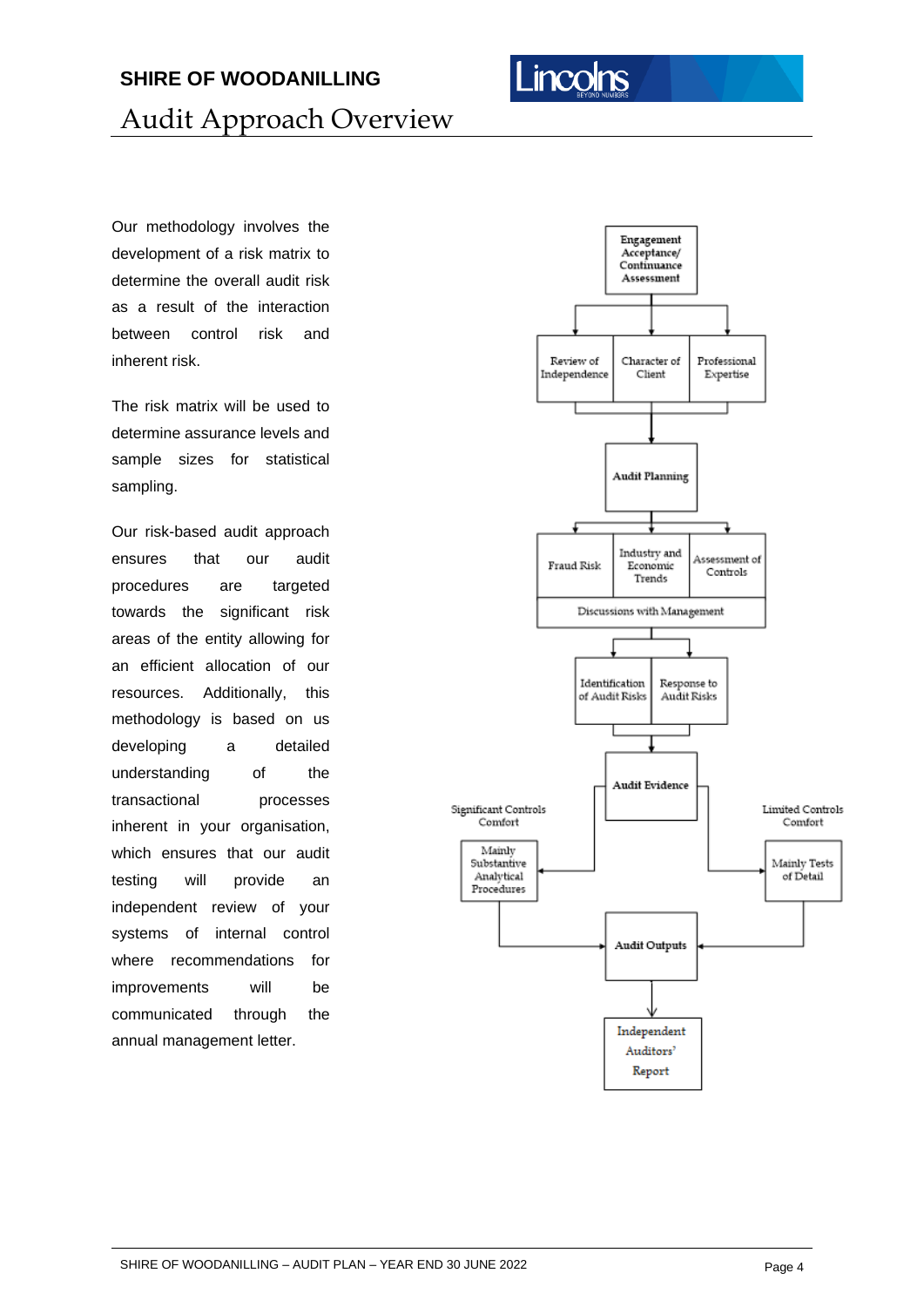

Audit Objectives

The audit will be primarily directed towards assurance at two levels:



Lodgement of audit opinion and financial statements with the Minister for Local Government.

- Independent assurance that the financial statements of The Shire of Woodanilling present a true and fair view in accordance with Accounting Standards, other mandatory professional reporting requirements in Australia and the Local Government Act 1995 and Local Government (Financial Management) Regulations 1996.
- Communication of areas of high risk together with our assessment of how management may mitigate these risks.
- Observations and assurance over financial reporting and financial issues from experienced professionals who understand Local Government.
- Communication of areas of risk that we do not consider to be sufficiently mitigated.
- Reporting of any issues relating to the systems of internal control identified during our audit.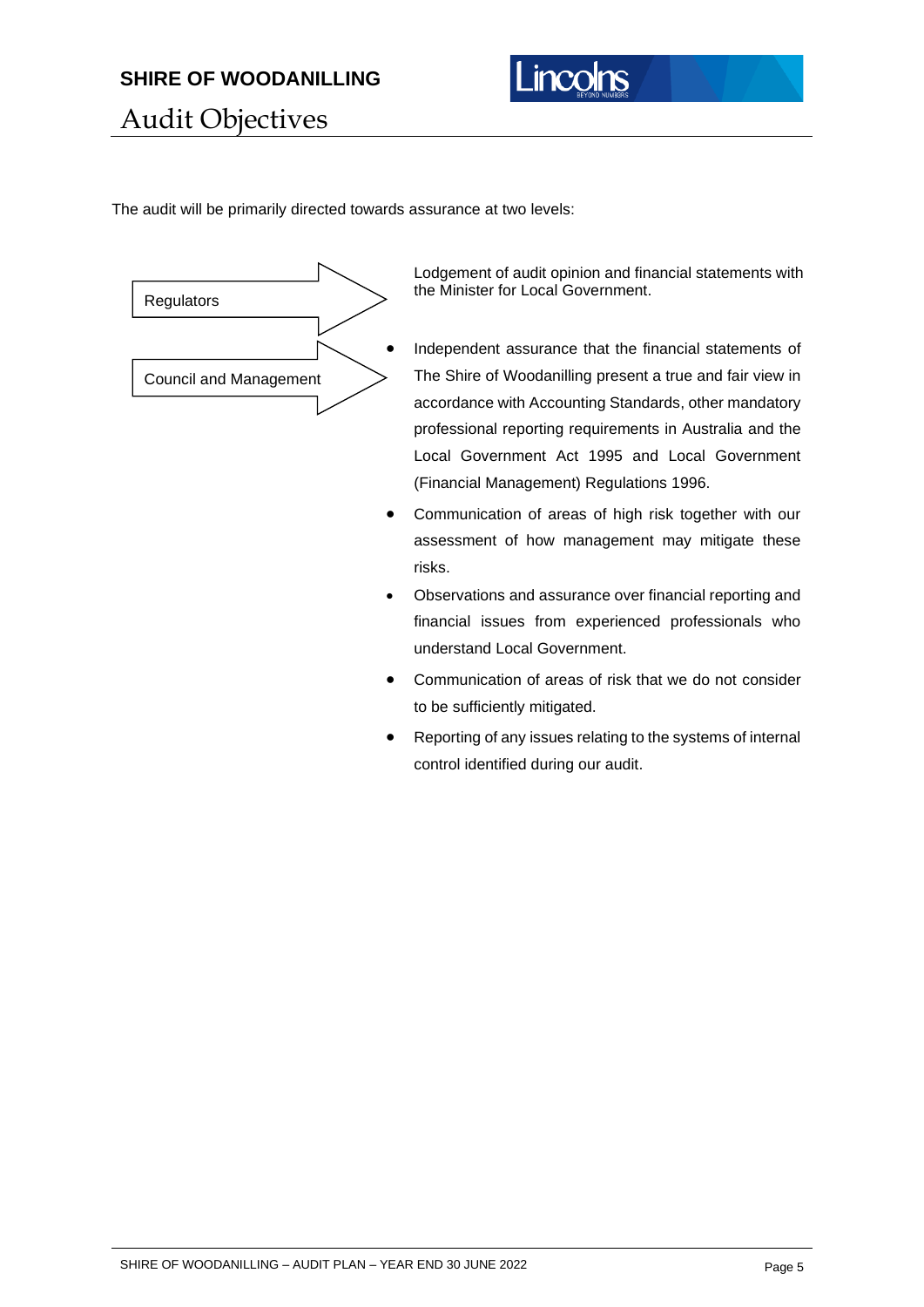# **SHIRE OF WOODANILLING** Scope of the Audit and Communication

As a Contract Auditor to the OAG, we are responsible for undertaking the audit work on behalf of the OAG. The Auditor General retains responsibility for the audit opinion of the Shire of Woodanilling's financial statements. The audit will be conducted in accordance with the Australian Auditing Standards.

# **Scope of Work**

- Audit of the general-purpose financial statements of the Shire of Woodanilling.
- Audit of compliance with specified provisions of the Local Government Act 1995
- Audit of compliance with the Local Government (Financial Management) Regulations 1996

Australian Auditing Standard ASA 260: Communication of Audit Matters with those charged with Governance requires that we communicate with "those charged with governance" of the Shire of Woodanilling in relation to some aspects of our audit.

ASA 260 defines "Those charged with governance" to include "those persons accountable for ensuring that the entity achieves its objectives with regard to reliability of financial reporting, effectiveness and efficiency of operations, compliance with applicable laws, and reporting to interested parties. Those charged with governance include management only when it performs such functions."

We advise that we will communicate matters of governance interest arising from our audit with

- (i) the Council, and/or
- (ii) management

as we consider appropriate in relation to each matter to be communicated.

Ordinarily, we will initially discuss audit matters of governance interest with management. Draft management letters will be provided to you for comments from appropriate members of your management. We request these be returned to us within 14 days.

The final management letter will be issued and will be addressed to the President and CEO after it has been discussed with management and comments received. All matters will be communicated on a timely basis.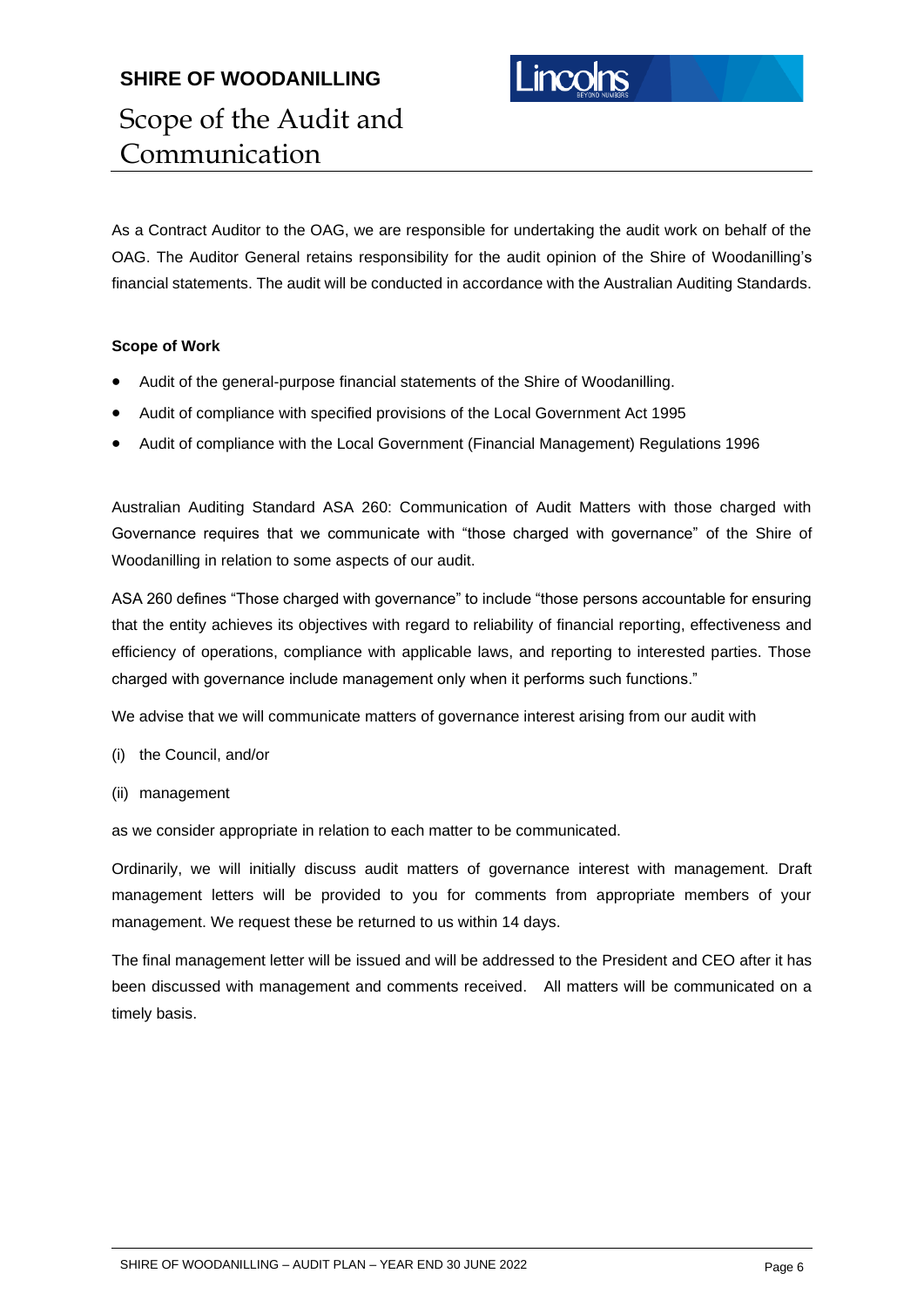# Communication

# **Materiality**

The scope of our audit is influenced by the application of materiality. During the audit we may identify amounts that we believe should be recorded differently in the financial statements. In accordance with ASA 320 – Materiality in Planning and Performing an Audit, where these are material in amount or by nature, we will request management to adjust the financial statements. In addition, we will provide management with a summary of all audit identified adjusted and unadjusted differences in the management representation letter. In line with the OAG's policy, we have not disclosed our materiality amount

Prior to the conclusion of our audit, we will advise you of:

- All adjustments to the financial statements made as a result of our audit.
- Uncorrected misstatements identified during the audit which management determined were not material. An audit of a financial report is not designed to identify all matters that may be relevant to those charged with governance. Accordingly, our audit does not ordinarily identify all such matters.

Our communications of matters of governance interest includes only those audit matters of governance interest that have come to our attention as a result of the performance of our audit.

# **Management Representation Letter**

The audit plan assumes that management will be in a position to sign a management representation letter. A draft management representation letter will be provided to you for consideration and review and should be signed and dated at the same time as the financial report and as close as practicable to the date of the audit opinion. Ordinarily, this would be no more than five working days prior to the issue of the opinion.

We will rely on the Chief Executive Officer and the Director of Corporate Services (or equivalent) signing the financial statements as evidence that they confirm:

- They have fulfilled their responsibility for the preparation of the financial statements in accordance with the applicable financial reporting framework, including their fair presentation;
- They have provided us with access to all relevant information necessary or requested for the purpose of the audit; and
- All transactions have been recorded and are reflected in the financial report.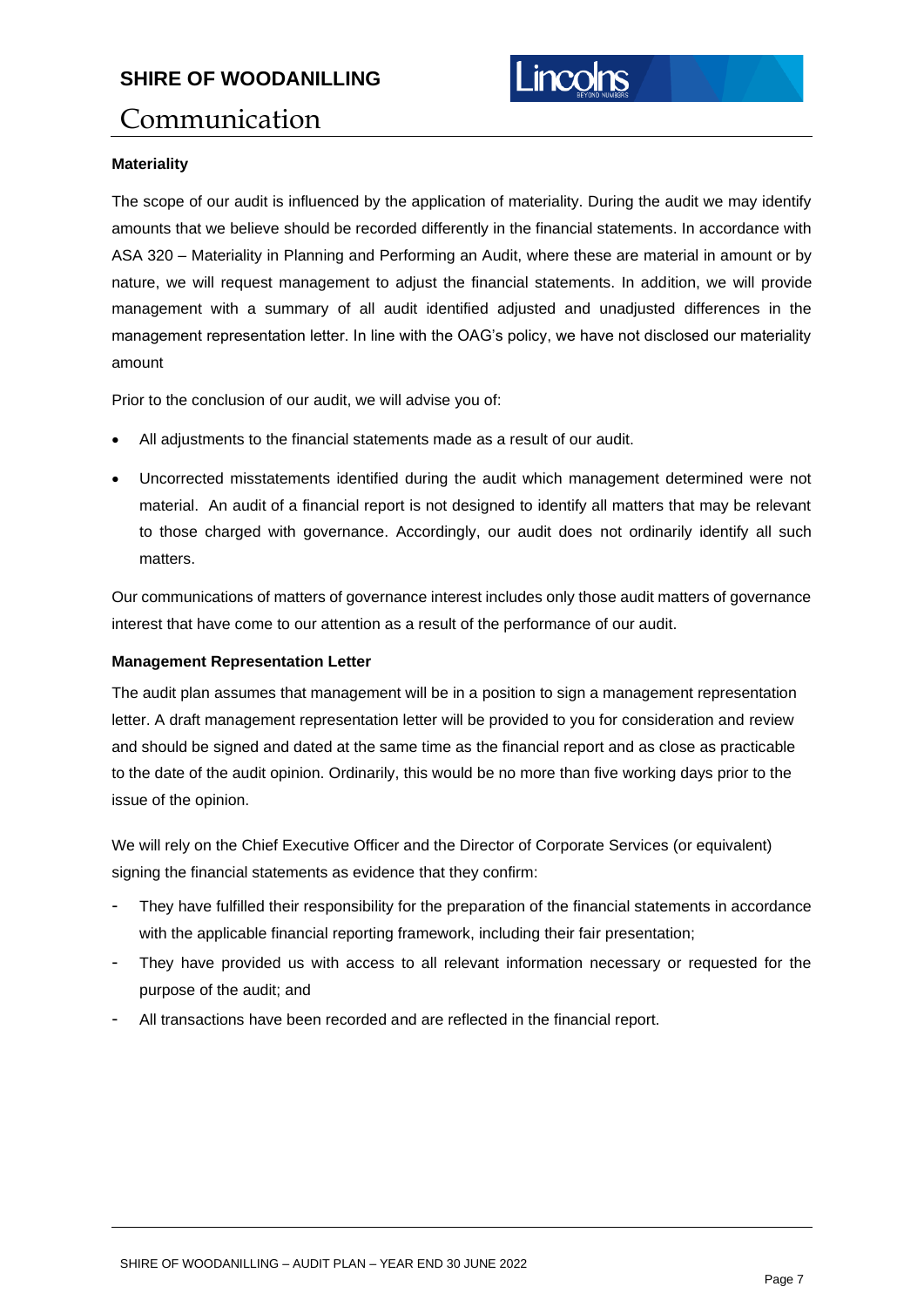# **Fraud Risk**

The primary responsibility for the prevention and detection of fraud and error rests with the Council and the management of The Shire of Woodanilling. Management is responsible for maintaining accounting records and controls designed to prevent and detect fraud and error, and for the accounting policies and estimates inherent in the financial report.

Under Australian Auditing Standard ASA 240 *The Auditor's Responsibility to Consider Fraud in an Audit of a Financial Report,* when planning and performing audit procedures and evaluating the results, the auditor must consider the risk of material misstatement in the financial report as a result of fraud and error.

Our audit scope covers areas within the entity where material misstatements resulting from fraud or error (intentional or unintentional) would be most likely to occur, due to either control weaknesses or inherent susceptibilities.

All entities are susceptible to financial reporting fraud where transactions fall outside the embedded systems and controls, for example year end journals posted by management.

Our perspective on fraud risk is that controls are in place to identify fraud and reduce the residual risk to low.

## **Industry Level Risk**

Planning has identified no significant industry risk.

# **Inherent Risk**

Following our preliminary enquiries and analysis we have identified some specific audit risks that impact on our audit of Shire of Woodanilling.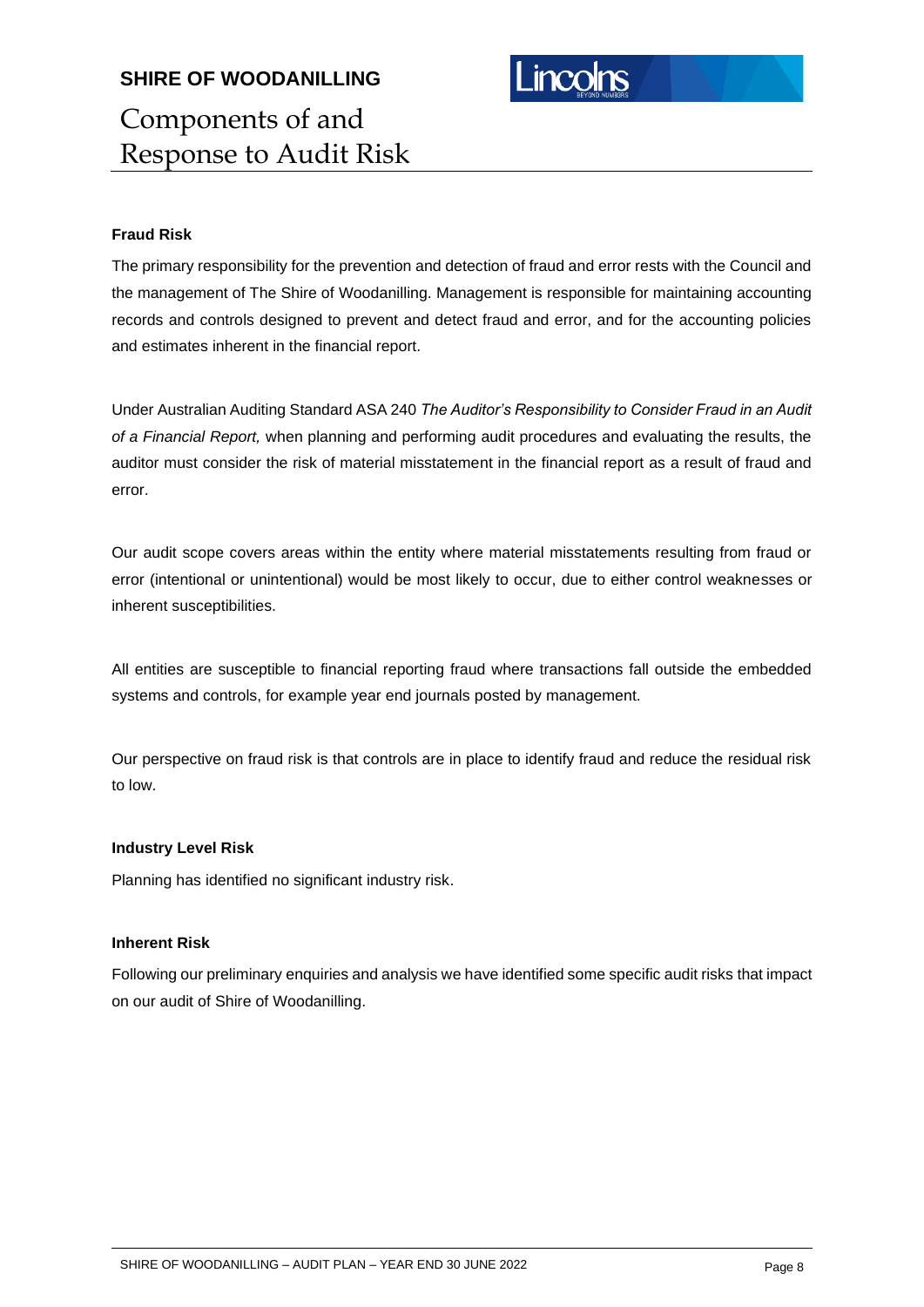| <b>Details of Risk / Issue</b>         | <b>Lincolns Audit Approach</b>                                                                                                                                                                                                                                                                                                                                                                                                                                                                                            |
|----------------------------------------|---------------------------------------------------------------------------------------------------------------------------------------------------------------------------------------------------------------------------------------------------------------------------------------------------------------------------------------------------------------------------------------------------------------------------------------------------------------------------------------------------------------------------|
| <b>Grant Funding and Other Revenue</b> | Agree revenue by direct confirmation to funding agreements<br>and bank statements.<br>Consider and respond to risk of fraud in the revenue cycle<br>$\bullet$<br>including testing related party transactions<br>We will review the Shire's assessment of revenue recognition<br>with respect to the recognition requirements of AASB 15 and<br>AASB 1058.                                                                                                                                                                |
|                                        | Given the nature of local government grants, we will<br>$\bullet$<br>substantively test this revenue to third party documentation such<br>as funding agreements & invoices and vouch receipt of funds in<br>accordance with our established sampling methodology.<br>We will also test the recognition of contract liabilities to ensure<br>proper accounting with AASB 15 and AASB 1058.<br>Analysis of revenue allocation to ensure that revenue is<br>recognised in the correct period and any related liabilities for |
|                                        | contracts with customers are recorded.                                                                                                                                                                                                                                                                                                                                                                                                                                                                                    |
| Rates Revenue                          | Review and testing of procedures and key controls in the rating<br>$\bullet$<br>system.<br>Agree rates to the following:<br>Property valuations rolls<br>Check control procedures in place for transfer of rates from<br>Valuer General to Internal Software system<br>Check rate notice calculation and disclosures.                                                                                                                                                                                                     |
| Expenses and other material balances   | The design and implementation of controls will be assessed as<br>the basis for designing audit procedures that are considered<br>appropriate in the circumstances<br>Agree expenses to procurement policy, source evidence, and<br>review approval process.                                                                                                                                                                                                                                                               |
| Payroll/Provisions                     | Review and testing of payroll system procedures and key<br>$\bullet$<br>controls.<br>Agree pay-run to the following:<br>Employee awards<br>$\bullet$<br>Employee contracts<br>Check calculation of super and tax,<br>Check authority to deduct salary sacrifice<br>Check the control procedures in payroll department in line<br>with internal policies.<br>Check provisions<br>Analytical review                                                                                                                         |
| Management's monitoring of the         | Review council minutes of meetings for the following:<br>$\bullet$                                                                                                                                                                                                                                                                                                                                                                                                                                                        |
| control environment                    |                                                                                                                                                                                                                                                                                                                                                                                                                                                                                                                           |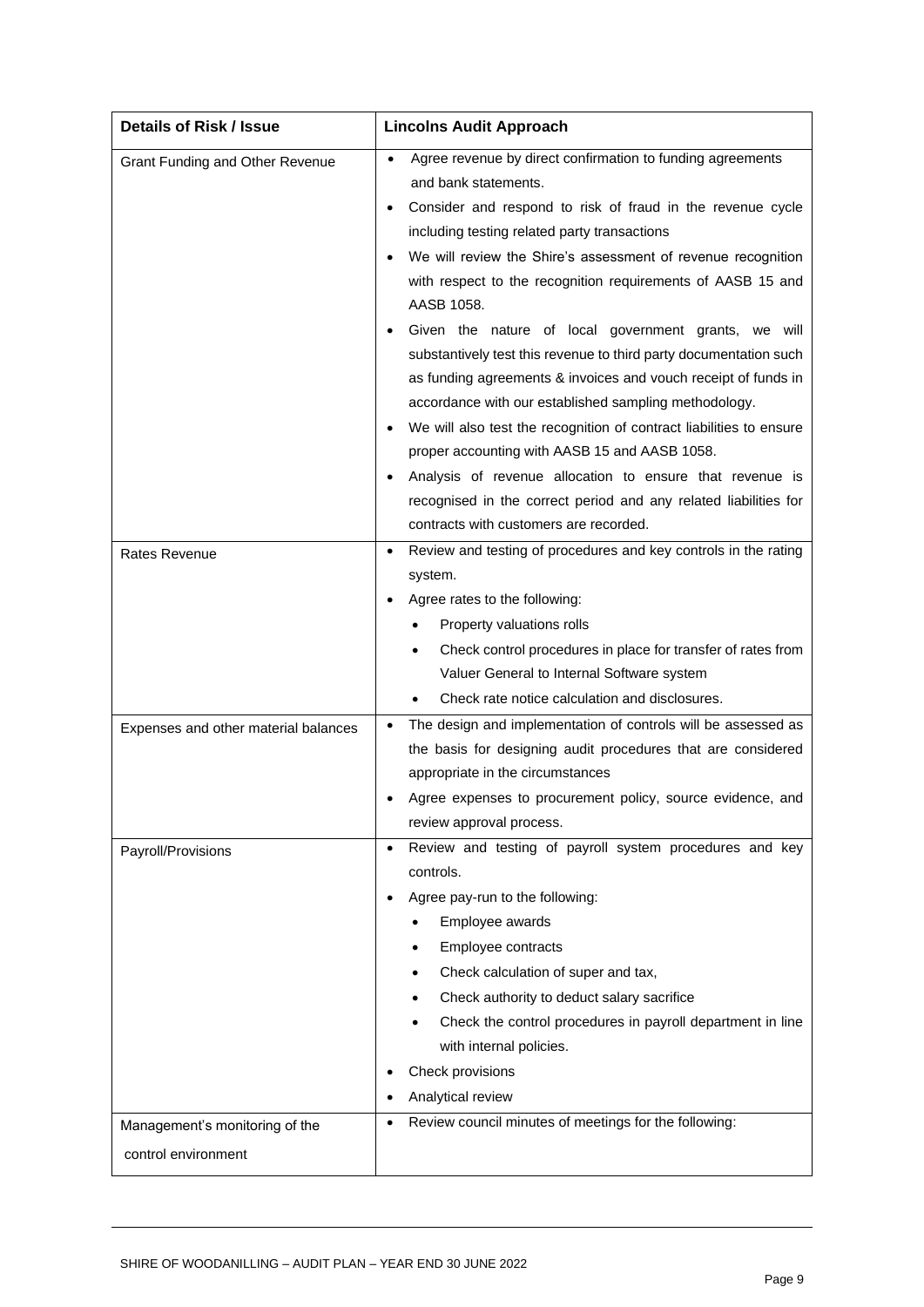| <b>Details of Risk / Issue</b>                                                                                                                                                                                                                   | <b>Lincolns Audit Approach</b>                                                                                                                                                                                                                                                                                                                                                                                                                                                                                                                                                    |  |
|--------------------------------------------------------------------------------------------------------------------------------------------------------------------------------------------------------------------------------------------------|-----------------------------------------------------------------------------------------------------------------------------------------------------------------------------------------------------------------------------------------------------------------------------------------------------------------------------------------------------------------------------------------------------------------------------------------------------------------------------------------------------------------------------------------------------------------------------------|--|
|                                                                                                                                                                                                                                                  | Management process for reviewing internal control<br>$\bullet$<br>procedures including evidence of periodic review of policy<br>manual.<br>Management's implementation and monitoring of new<br>control procedures.<br>Management's<br>implementation<br>monitoring<br>and<br>for<br>amending current control procedures.                                                                                                                                                                                                                                                         |  |
| Management Override of Controls                                                                                                                                                                                                                  | We will review and test a sample of general journals entries<br>$\bullet$<br>Understand and test the adequacy and effectiveness of<br>segregation of duties<br>Controls testing<br>Substantive procedures                                                                                                                                                                                                                                                                                                                                                                         |  |
| Property, Plant and Equipment &<br>Infrastructure                                                                                                                                                                                                | Review asset register and agree to general ledger<br>$\bullet$<br>Check additions to supporting documentation and ensure<br>compliance with procurement procedures<br>Check disposals of assets to supporting documentation and<br>ensure calculation of profit/loss on disposals of assets performed<br>correctly                                                                                                                                                                                                                                                                |  |
| Revaluation of assets per AASB 116<br>2021/22 - Land & Buildings                                                                                                                                                                                 | Evaluate skills, qualifications and expertise of independent<br>valuer<br>Evaluate valuation methodology to ensure consistent with<br>Standards and assumptions reasonable<br>Ensure completeness and validity of uptake to asset register by<br>agreeing to valuation report<br>Ensure depreciation basis correctly reflects rates and remaining<br>useful life by agreeing asset register to valuation report                                                                                                                                                                   |  |
| <b>Restricted Reserve Accounts</b>                                                                                                                                                                                                               | Review movements within the restricted reserve accounts to<br>ensure they are approved by Council and transfers out are used<br>in accordance with the intended purpose of the respective<br>reserve.                                                                                                                                                                                                                                                                                                                                                                             |  |
| The following financial statement items<br>are derived from accounting estimates<br>and hence will receive specific audit<br>attention:<br>Provision for long service<br>leave<br>Property, plant and equipment<br>Depreciation and amortisation | Review the method and underlying data that management and<br>$\bullet$<br>where applicable third parties use when determining critical<br>accounting estimates. This will include considering the<br>reasonableness<br>of<br>assumptions<br>and<br>corroborating<br>representations.<br>For infrastructure, property, plant and equipment we will review<br>Management's assessment of the useful lives and existence of<br>assets. Where impairment indicators of assets have been<br>identified we will ensure the Shire has accurately accounted for<br>the impairment losses. |  |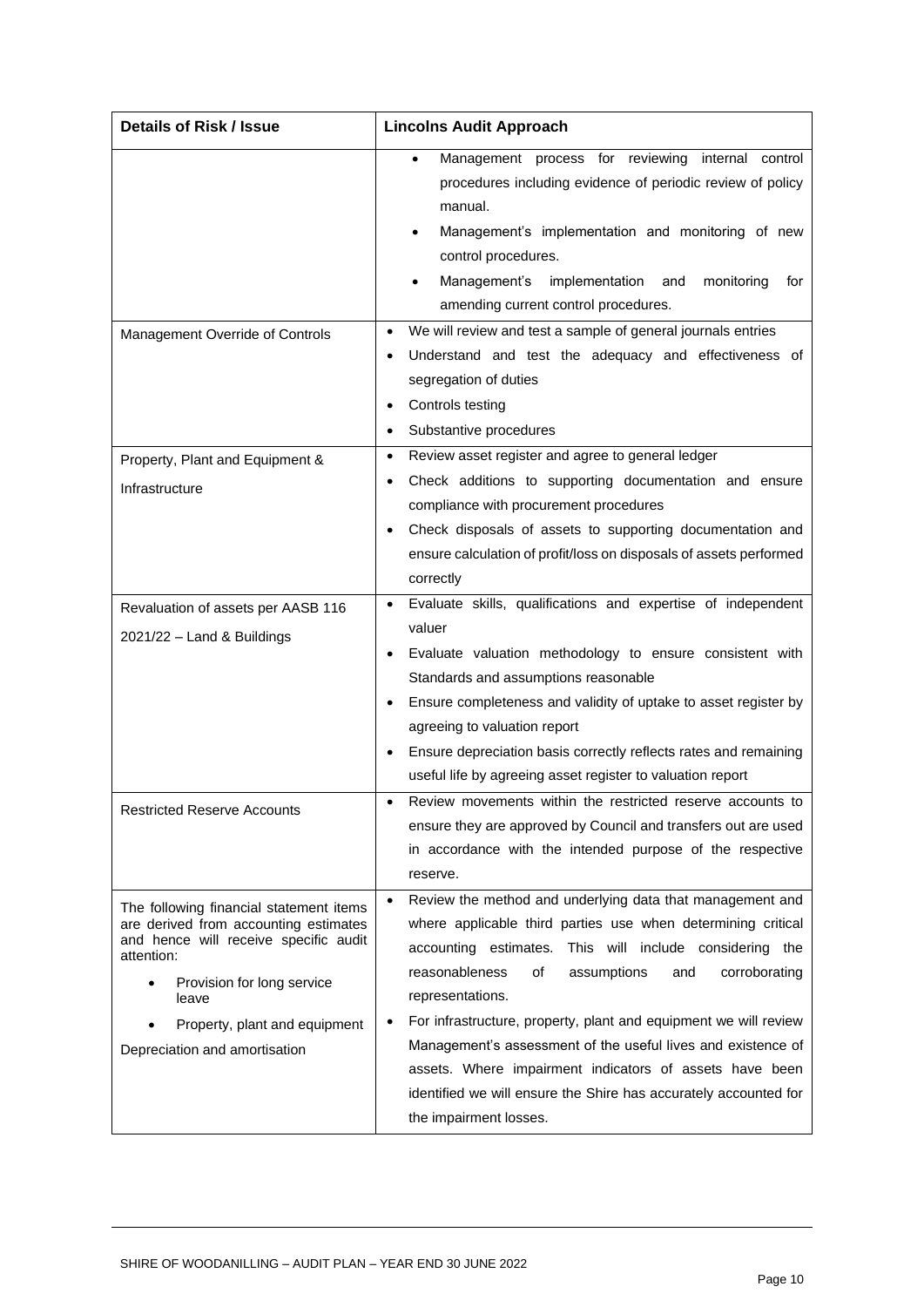| Details of Risk / Issue                                                         | <b>Lincolns Audit Approach</b>                                                                                                                                                                                                                                                                                     |
|---------------------------------------------------------------------------------|--------------------------------------------------------------------------------------------------------------------------------------------------------------------------------------------------------------------------------------------------------------------------------------------------------------------|
| <b>Related Party Disclosure</b>                                                 | Review process undertaken by the Shire and the records or<br>declarations collected to ensure related party transactions are<br>adequately disclosed.                                                                                                                                                              |
| COVID-19                                                                        | We will work with your management to minimise the risk for your<br>staff and councillors, and our staff and contractors, and to your<br>operations, while completing audits in the best timeframe possible<br>under the circumstances.                                                                             |
|                                                                                 | This will likely involve more audit work being performed remotely<br>rather than at your premises, and/or delaying audit work if<br>unforeseen circumstances arise.                                                                                                                                                |
| Local Government Reform changes that<br>may impact for the first time this year | The Local Government Reforms project is currently underway and<br>at this stage it is unclear if there will be any impacts on the Shire<br>this financial year. We will continue to review developments arising<br>from the reform project and will assess the impact of any changes<br>to regulatory requirements |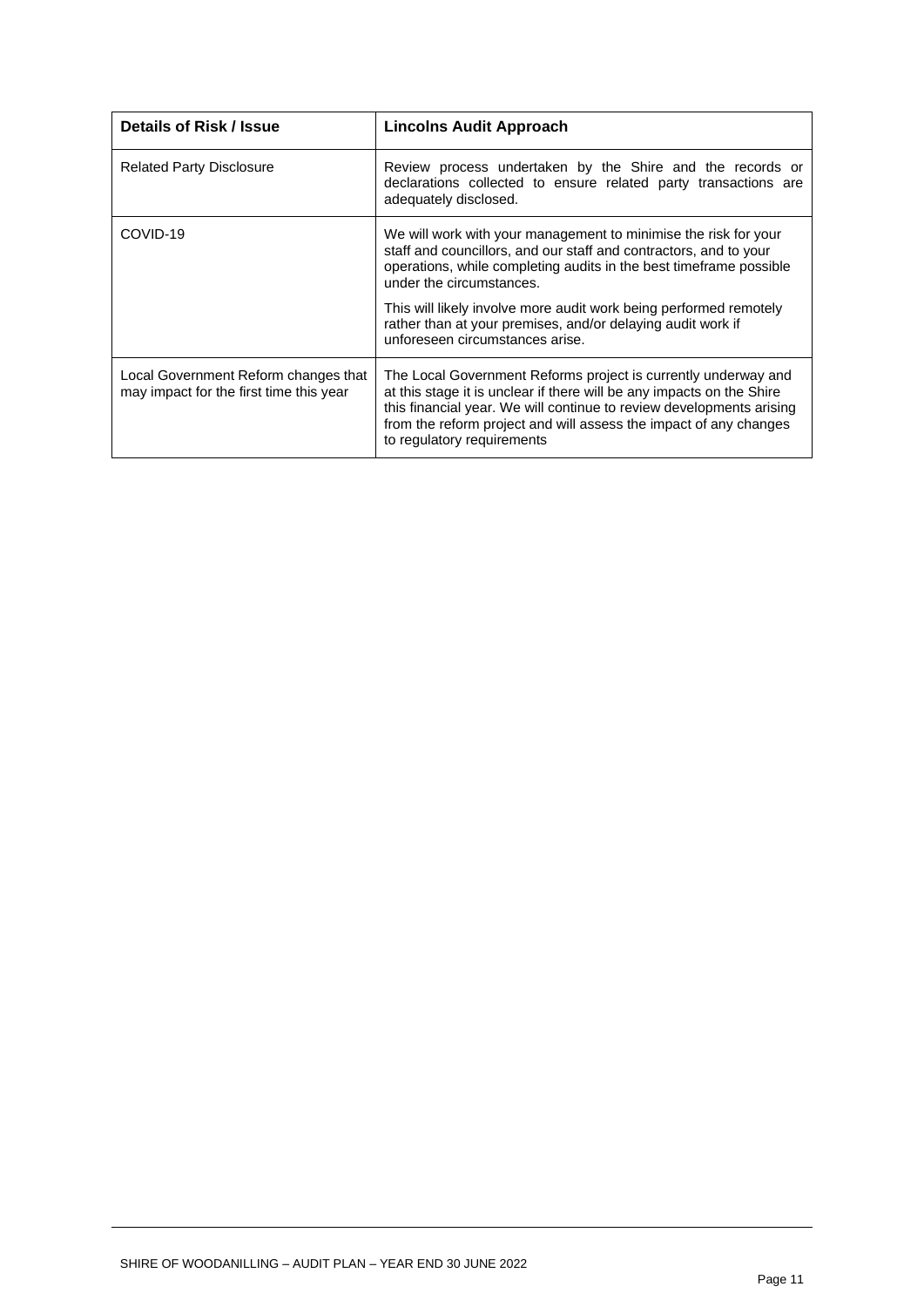

Engagement Team

We confirm our continued commitment to provide the highest level of service possible by using our most experienced staff and where possible, providing ongoing continuity of engagement team members.

| <b>OAG Contact</b>          | Mikey Fiorucci          | mikey.fiorucci@audit.wa.gov.au |
|-----------------------------|-------------------------|--------------------------------|
| <b>Engagement Principal</b> | <b>Russell Harrison</b> | russellh@lincolns.com.au       |
| <b>Engagement Team</b>      | Chris Martain           | chrism@lincolns.com.au         |
|                             | <b>Thomas Warner</b>    | thomasw@lincolns.com.au        |
|                             | <b>Garrett Douglas</b>  | garrettd@lincolns.com.au       |
|                             | Davin Tranter           | davint@lincolns.com.au         |

The engagement principal is responsible for assuring the overall quality, value and timeliness of our services to you.

Please feel free to contact any member of the engagement team as your needs arise.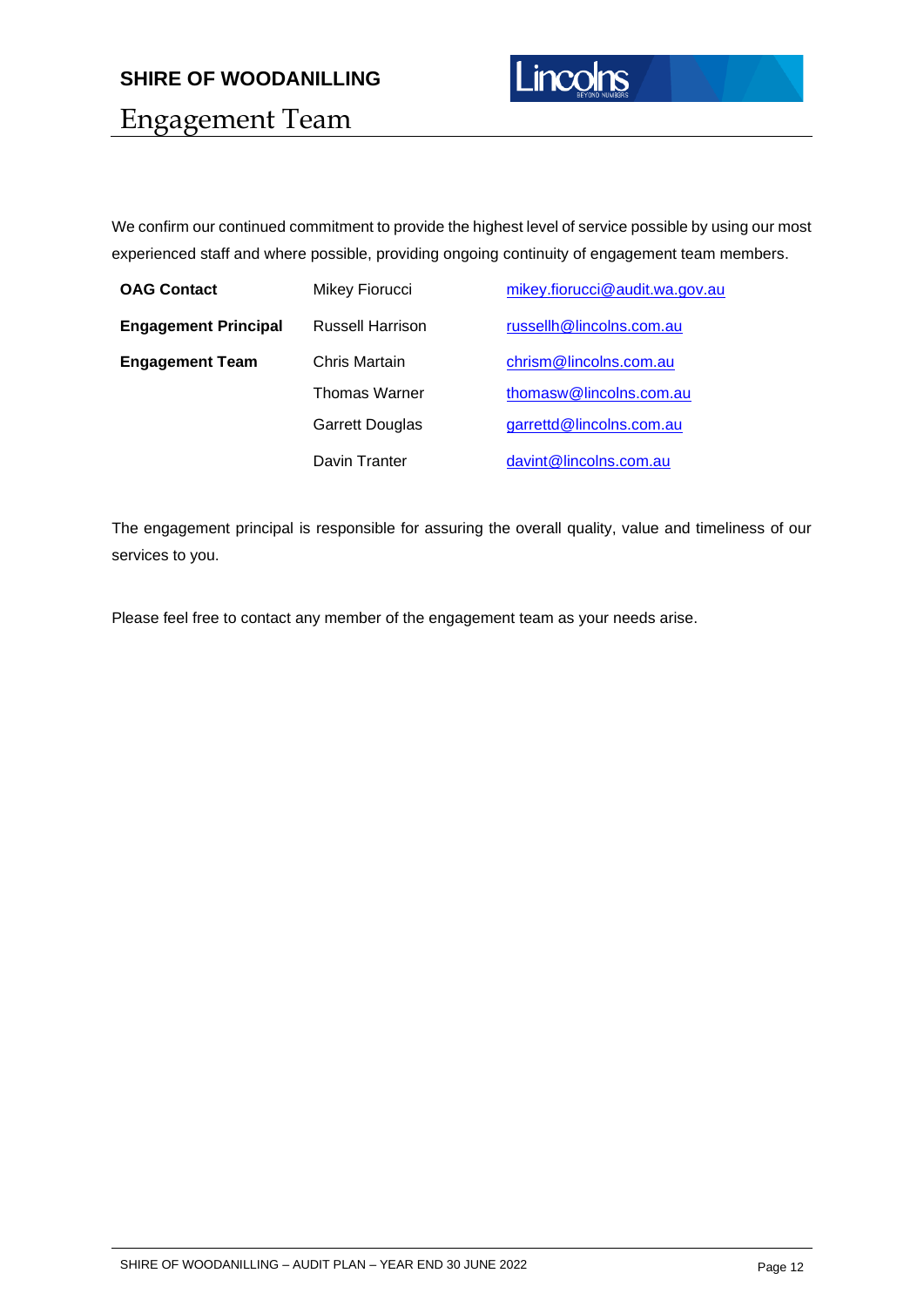

# Timetable

Key dates for the engagement are detailed as follows:

| <b>Engagement Timetable</b>                        | <b>Key Dates</b>             |
|----------------------------------------------------|------------------------------|
| Interim audit procedures                           | 5-6 July 2022                |
| Interim Management Letter                          | 22 July 2022                 |
| Receipt of financial statements                    | 30 September 2022            |
| Receipt of R2R and LRCI certification<br>documents | 30 September 2022            |
|                                                    |                              |
| R <sub>2</sub> R and LRCI documents to OAG         | 19 October 2022              |
| R2R and LRCI OAG completion and                    | 31 October 2022              |
| issue of opinion                                   |                              |
| <b>Completion of Audit Documentation</b>           | 7 November 2022              |
| - Lincolns OneDrive                                |                              |
| Year end audit                                     | 21-25 November 2022          |
| Audit files to OAG                                 | 2 December 2022              |
| OAG File Review Complete                           | 9 December 2022              |
| <b>Formal Exit Meeting</b>                         | 15 December 2022             |
| CEO to sign off financial statements and           | 15 December 2022             |
| management representation letter                   |                              |
| Issue of audit opinion                             | Week Ending 23 December 2022 |

Achieving this sign-off date is dependent on our receiving all required information requested in our year end folder to be delivered to you following completion of the interim audit. If the information and documents detailed in the year end folder cannot be provided in a timely manner, please contact the engagement partner as soon as possible.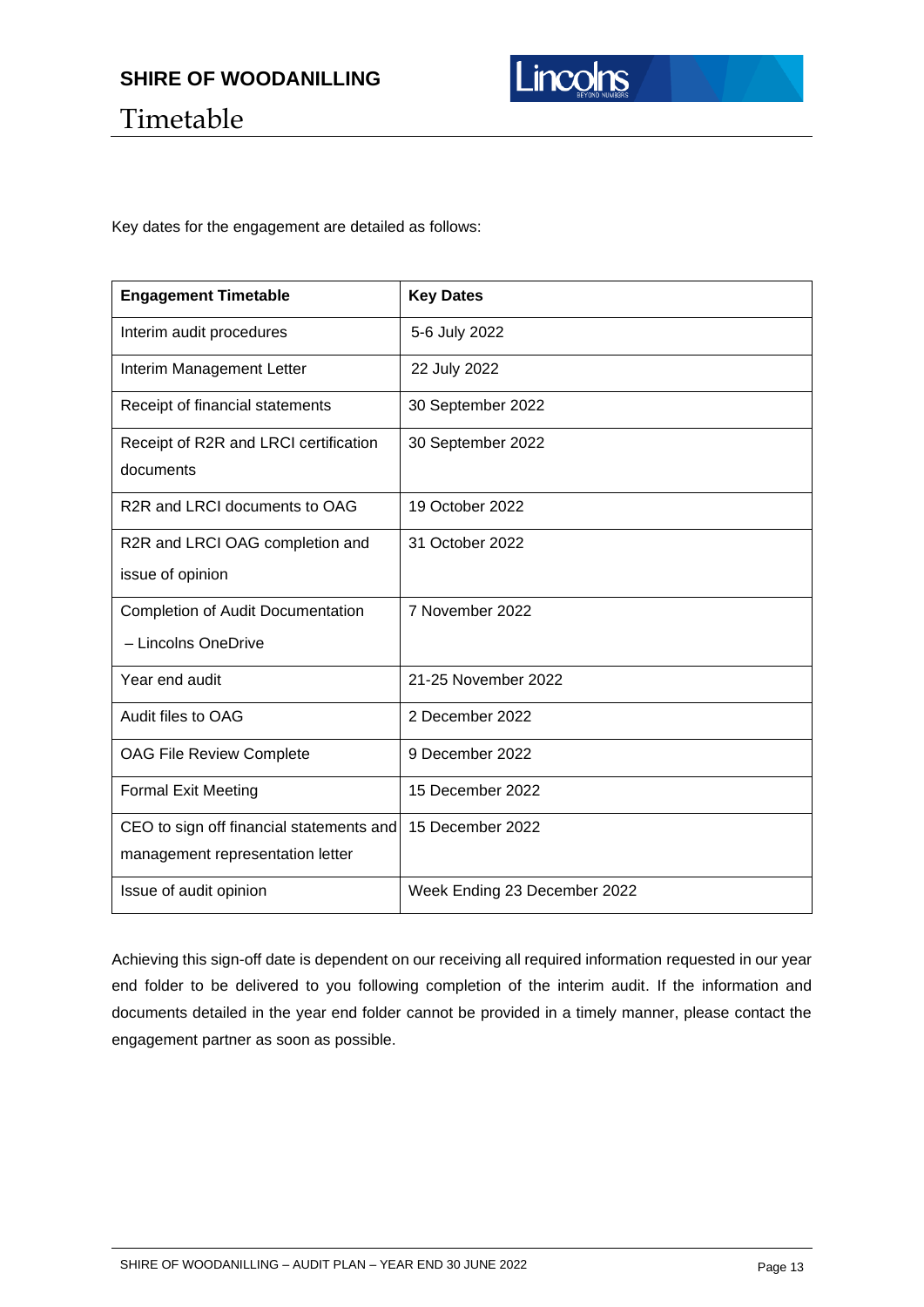# **SHIRE OF WOODANILLING** Confidentiality and Independence



Confidentiality and independence are fundamental to our work as auditors and we take these issues very seriously.

We will only discuss Shire of Woodanilling affairs with those partners, staff, OAG representatives or client personnel who have a need to know.

We have security procedures over our working papers, both electronic and hard copy.

We require all our professional staff to comply with our independence requirements and our Firm Policies, which governs individual behaviour.

Every partner and every staff member at Lincolns takes personal responsibility for compliance with independence requirements.

The audit engagement partner monitors independence in relation to all clients on a regular basis. This process if supported by:

- accessible independence policies and procedures on our office intranet;
- annual independence declarations by all staff employed by Lincolns;
- our annual independence statement that forms part of the financial statements.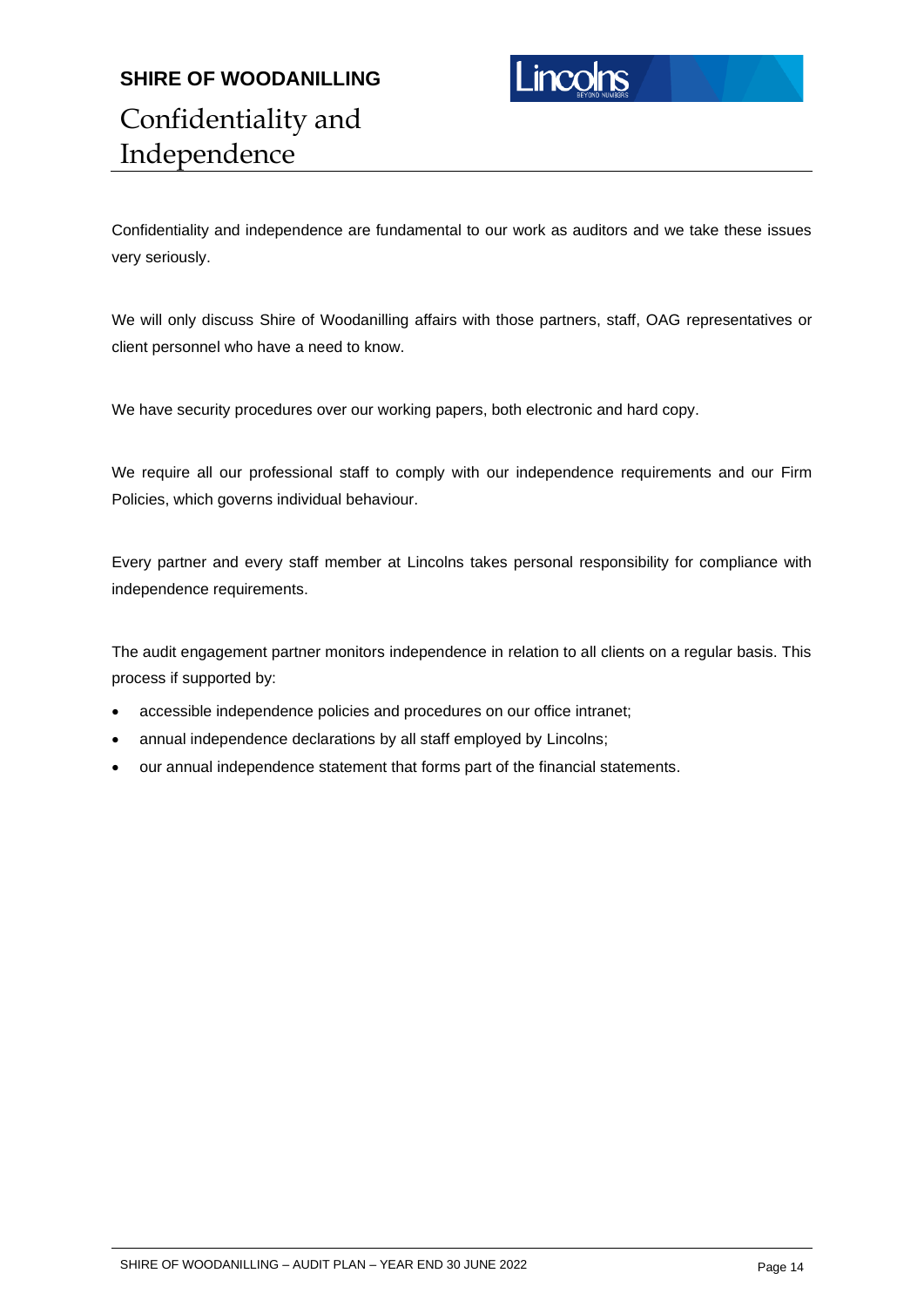

# New Accounting Standards, Policy Changes and Disclosures

# **1. AASB 2020-1 Amendments to Australian Accounting Standards – Classification of Liabilities as Current or Non-Current.**

This standard will apply to local government entities for the 2022/23 reporting year. This is not expected to impact the 2021/22 financial report.

AASB 2020-1 has minor changes to the definition of current liabilities. Liabilities will need to be assessed to ensure they are correctly classified between current and non-current.

# **2. AASB 2020-3 Amendments to Australian Accounting Standards – Annual Improvements 2018 – 2020 and Other Amendments**

This standard will apply to local government entities for the 2022/23 reporting year. The specific impacts of this amendment have not been identified. This is not expected to impact the 2021/22 financial report.

AASB 2020-3 contains amendments to AAS 1, AASB 3, AASB 9, AASB 116, AASB 137 and AASB 141.

# **3. AASB 2021-2 Amendments to Australian Accounting Standards – Disclosure of Accounting Policies and Definition of Accounting Estimates.**

This standard will apply to local government entities for the 2023/24 reporting year. This is not expected to impact the 2021/22 financial report.

AASB 2021-2 clarifies the requirements and provides guidance for disclosure of accounting policies, and clarification on how changes in accounting policies and estimates should be distinguished.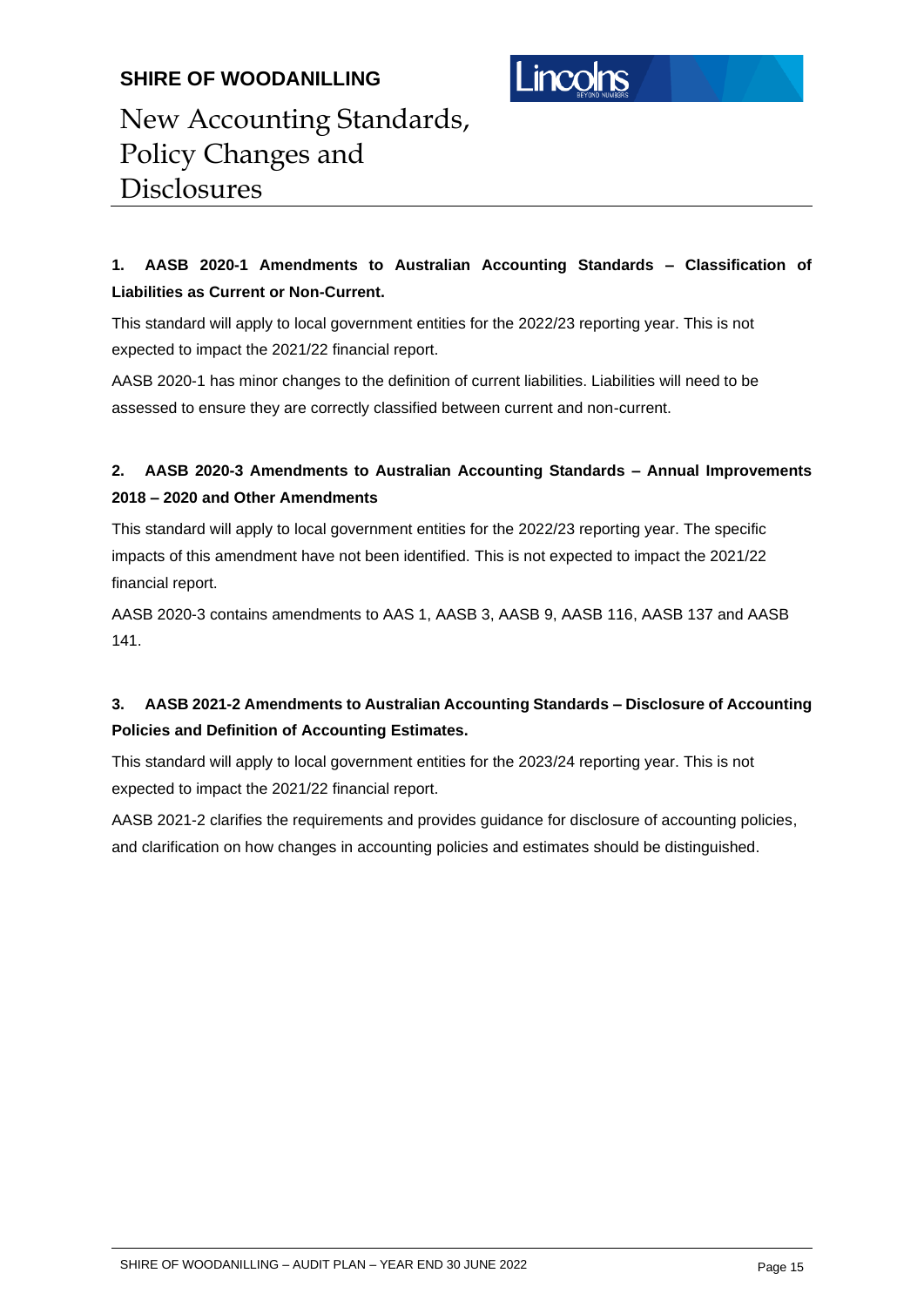# <span id="page-20-0"></span>**6.2 OFFICE OF THE AUDITOR GENERAL INTERIM MANAGEMENT LETTER NOVEMBER 2021**

| <b>File Reference</b>                                                                                                    | ADM0063                                                          |
|--------------------------------------------------------------------------------------------------------------------------|------------------------------------------------------------------|
| <b>Date of Report</b><br>10 May 2022                                                                                     |                                                                  |
| <b>Responsible Officer</b><br>Kellie Bartley, Chief Executive Officer                                                    |                                                                  |
| <b>Author of Report</b>                                                                                                  | Kellie Bartley, Chief Executive Officer                          |
| <b>Disclosure of any Interest</b><br>No Officer involved in the preparation of this report has an interest to declare in |                                                                  |
|                                                                                                                          | accordance with the provisions of the Local Government Act 1995. |
| <b>Voting Requirement</b>                                                                                                | Simple Majority                                                  |
| <b>Attachments</b><br>Attachment No. 6.2.1-Management Letter Interim Audit - November 2021                               |                                                                  |
|                                                                                                                          | Attachment No. 6.2.2 - Interim Audit - Findings - November 2021  |

### **BRIEF SUMMARY**

The purpose of this report is for the Audit Committee to receive the Audit Management Letter from the 2021 Interim Audit.

## **BACKGROUND/COMMENT**

Lincolns on behalf of the Office of Auditor General visited the Shire of Woodanilling in May 2021 to conduct the Interim Audit for the year ending 30 June 2021.

Interim Audit results are presented to the Audit Committee in Management Letter as contained in **ATTACHMENT 6.2.1**. The focus on the interim audit was to evaluate Council's overall control environment and to obtain an understanding of the key business processes, risks and internal controls relevant to the audit of the annual financial report.

The matters raised in the Interim Management Letter Report and the Shire of Woodanilling Management Letter comments are as contained **in ATTACHMENT 6.2.2.**

There was one moderate finding contained within the Interim Audit Management Letter in the current audit. The find has been reviewed, controls implemented and can be marked off as completed.

#### **Interim Management Report**

| <b>INDEX OF FINDINGS</b>                   | <b>RATING</b>      |                 |              |
|--------------------------------------------|--------------------|-----------------|--------------|
| Matters identified during the current year | <b>SIGNIFICANT</b> | <b>MODERATE</b> | <b>MINOR</b> |
| 1. Payroll Master File Audit Trail Review  |                    |                 |              |

**Significant**- Those findings where there is potentially a significant risk to the entity should the finding not be addressed by the entity promptly.

**Moderate** – Those findings which are of sufficient concern to warrant action being taken by the entity as soon as practicable.

**Minor** – Those findings that are not of primary concern but still warrant action being taken.

## Officer Comment

In relation to the specific matter raised, below is the comments of this matter and how they were addressed by management:

## **1. Payroll Master File Audit Trail Review**

## **Finding**

It was noted during payroll testing that while the audit trail report for payroll master file amendments for pay periods ended 14<sup>th</sup> October 2020, 27<sup>th</sup> January 2021 and 17<sup>th</sup> March 2021 were printed and saved with the payroll batch reports, these was no clear evidence of review by an appropriate person.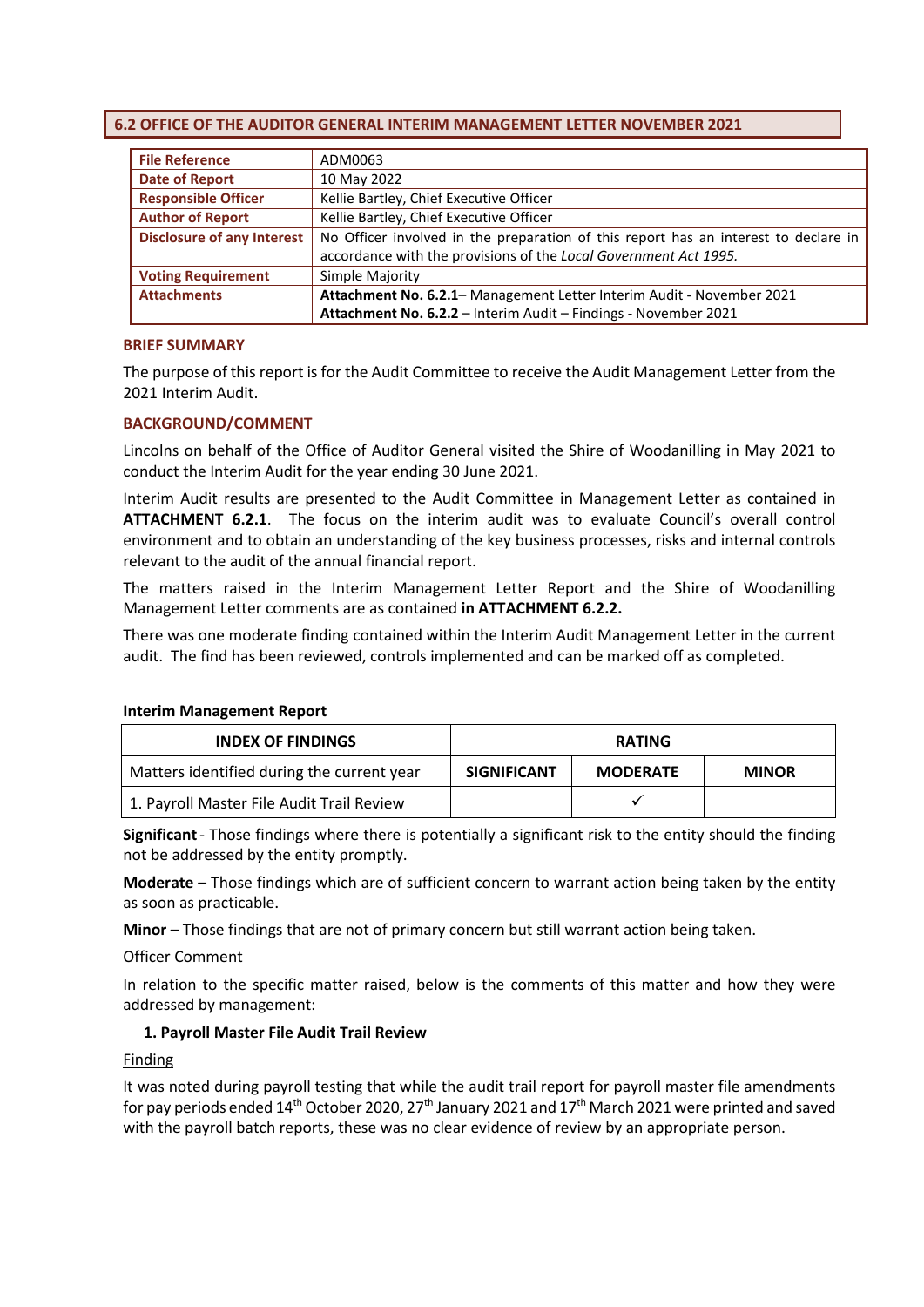| <b>INDEX OF FINDINGS</b><br><b>RATING</b>  |                    |                 |       |
|--------------------------------------------|--------------------|-----------------|-------|
| Matters identified during the current year | <b>Significant</b> | <b>Moderate</b> | Minor |
| 1. Payroll Master File Audit Trail Review  |                    |                 |       |

# **KEY TO RATINGS**

The Ratings in this management letter are based on the audit team's assessment of risks and concerns with respect to the probability and/or consequence of adverse outcomes if action is not taken. We give consideration to these potential adverse outcomes in the context of both quantitative impact (for example financial loss) and qualitative impact (for example inefficiency, non-compliance, poor service to the public or loss of public confidence).

- Significant Those findings where there is potentially a significant risk to the entity should the finding not be addressed by the entity promptly. A significant rating could indicate the need for a modified audit opinion in the current year, or in a subsequent reporting period if not addressed. However even if the issue is not likely to impact the audit opinion, it should be addressed promptly.
- **Moderate** - Those findings which are of sufficient concern to warrant action being taken by the entity as soon as practicable.
- **Minor** - Those findings that are not of primary concern but still warrant action being taken.

### 1. Payroll Master File Audit Trail Review

#### **Finding**

It was noted during payroll testing that while the audit trail report for payroll master file amendments for pay periods ended 14<sup>th</sup> October 2020, 27<sup>th</sup> January 2021 and 17<sup>th</sup> March 2021 were printed and saved with the payroll batch reports, there was no clear evidence of review by an appropriate person.

#### **Rating: Moderate**

#### **Implication**

Without clear evidence of review of payroll master file amendments there is an increased risk of unauthorised changes to the payroll master file and incorrect or fraudulent payroll payments being processed.

#### **Recommendation**

Payroll master file amendments should be formally reviewed by an appropriate person prior to payroll processing and a record of these amendments and review maintained.

#### **Management Comment**

Audit Trail of access and modification to payroll master file is now reviewed and signed by appropriate officer as part of weekly payroll approval and payment reports.

Responsible Person: Stephen Gash - CEO Completion Date: 1 June 2021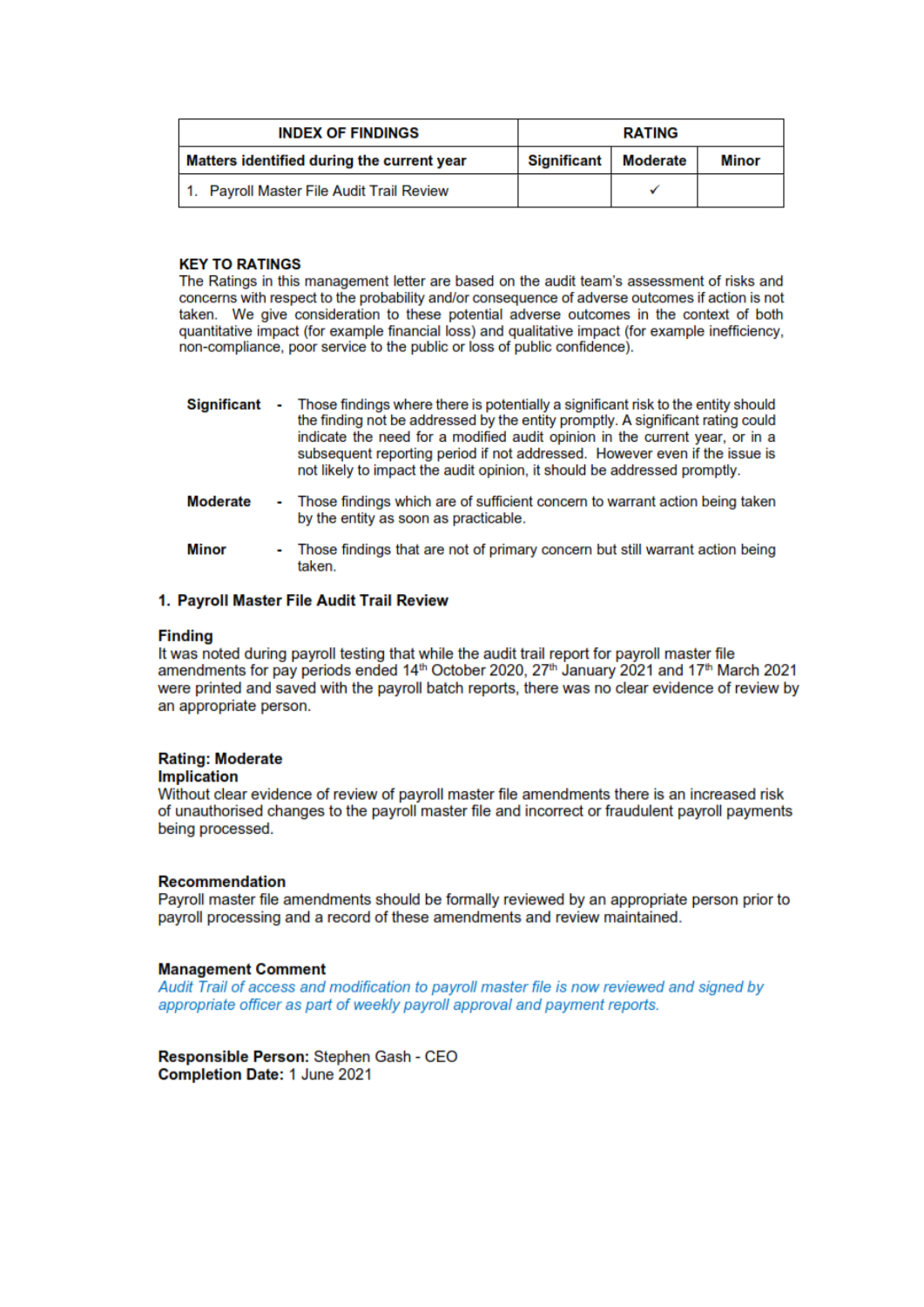## **STATUTORY/LEGAL IMPLICATIONS**

Regulation 17 of the *Local Government (Audit) Regulations 1996*, states the following:

# *17. CEO to review certain systems and procedures*

- *(1) The CEO is to review the appropriateness and effectiveness of a local government's systems and procedures in relation to —*
	- *(a) risk management; and*
	- *(b) internal control; and*
	- *(c) legislative compliance.*
- *(2) The review may relate to any or all of the matters referred to in subregulation (1)(a), (b) and (c), but each of those matters is to be the subject of a review not less than once in every 3 financial years.*
- *(3) The CEO is to report to the audit committee the results of that review.*

### **POLICY IMPLICATIONS**

There is no Council Policy relevant to this item.

#### **FINANCIAL IMPLICATIONS**

There are no known financial implications upon either Council's current budget or long term financial plan with regards to this item.

### **STRATEGIC IMPLICATIONS**

**THEME 3**

**Governance**

#### **OBJECTIVES**

To promote continual improvement that is supported by efficient and effective governance structures and processes.

#### **STRATEGIES**

By ensuring legislation is used to effectively enable quality decision making.

## **CONSULTATION/COMMUNICATION**

Reporting Officers receive monthly updates to track expenditure and income and to be aware of their work commitments versus budget allocations.

#### **RISK MANAGEMENT**

The risk in relation to this matter is assessed as "Low" on the basis that if Council does not receive the Monthly Financial Reports for the month reported leading to the Shire not meeting legislative requirements on financial reporting. The risk identified would be failure to fulfil statutory regulations or compliance requirements.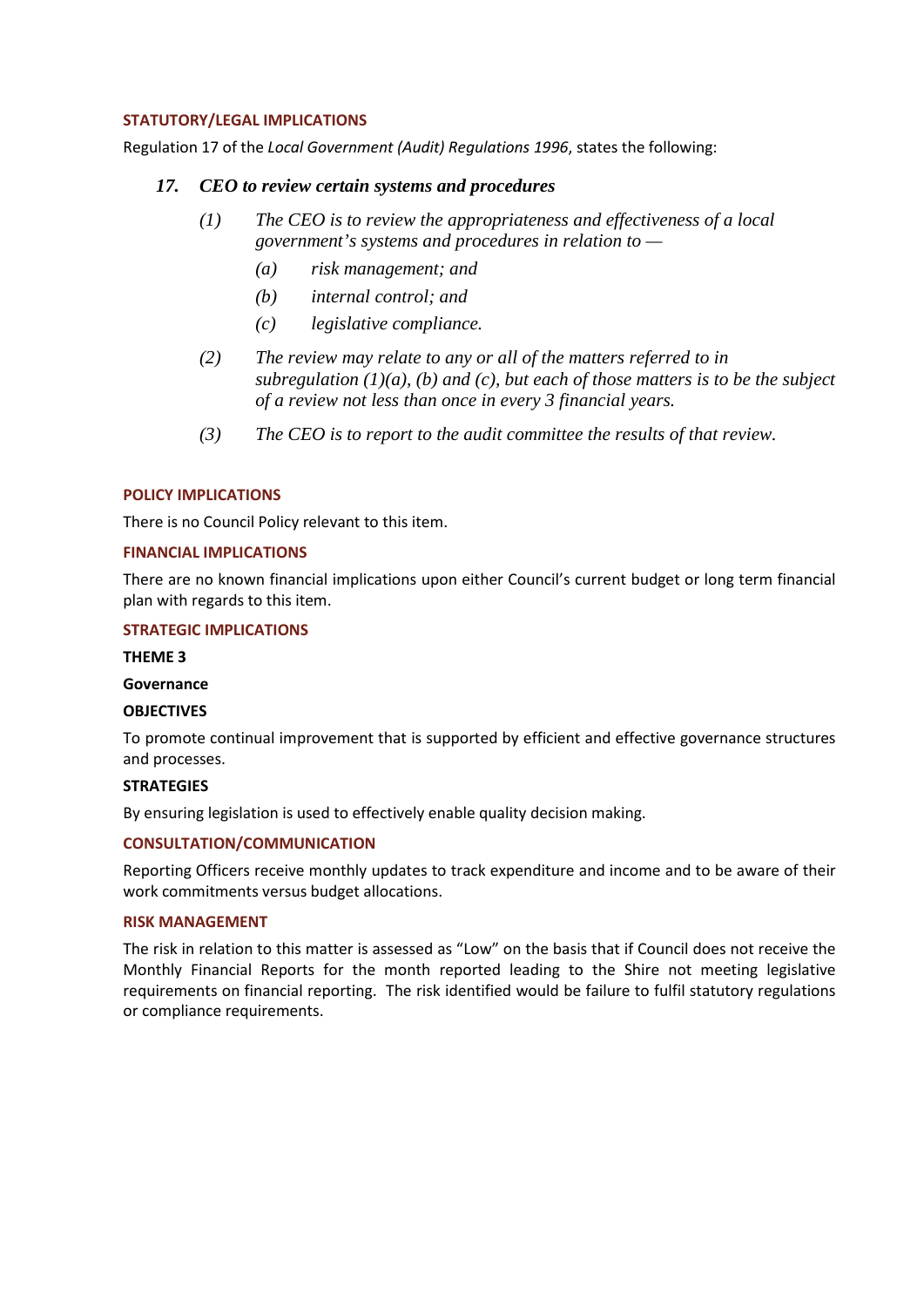| <b>Consequence</b>    | Insignificant | <b>Minor</b> | <b>Moderate</b> | <b>Major</b> | <b>Extreme</b> |
|-----------------------|---------------|--------------|-----------------|--------------|----------------|
| Likelihood            |               |              |                 |              |                |
| <b>Almost Certain</b> | Medium        | High         | High            | Severe       | Severe         |
| <b>Likely</b>         | Low           | Medium       | High            | High         | Severe         |
| <b>Possible</b>       | Low           | Medium       | Medium          | High         | High           |
| <b>Unlikely</b>       | Low           | <b>LOW</b>   | Medium          | Medium       | High           |
| Rare                  | ∟ow           | ∟ow          | Low             | Low          | Medium         |

| <b>Risk Rating</b> | <b>Action</b>                                                                                            |
|--------------------|----------------------------------------------------------------------------------------------------------|
| <b>LOW</b>         | Monitor for continuous improvement.                                                                      |
| <b>MEDIUM</b>      | Comply with risk reduction measures to keep risk as low as reasonably<br>practical.                      |
| <b>HIGH</b>        | Review risk reduction and take additional measures to ensure risk is as low<br>as reasonably achievable. |
| <b>SEVERE</b>      | Unacceptable. Risk reduction measures must be implemented before<br>proceeding.                          |

# **VOTING REQUIREMENTS**

Simple Majority

# **OFFICER'S RECOMMENDATION**

*That the Audit Committee recommends that Council:*

- *1. Receives the 2020/2021 Interim Audit Findings as contained in ATTACHMENT 6.2.2; and*
- *2. Receives the 2020/2021 Interim Management Letter as contained in ATTACHMENT 6.2.1.*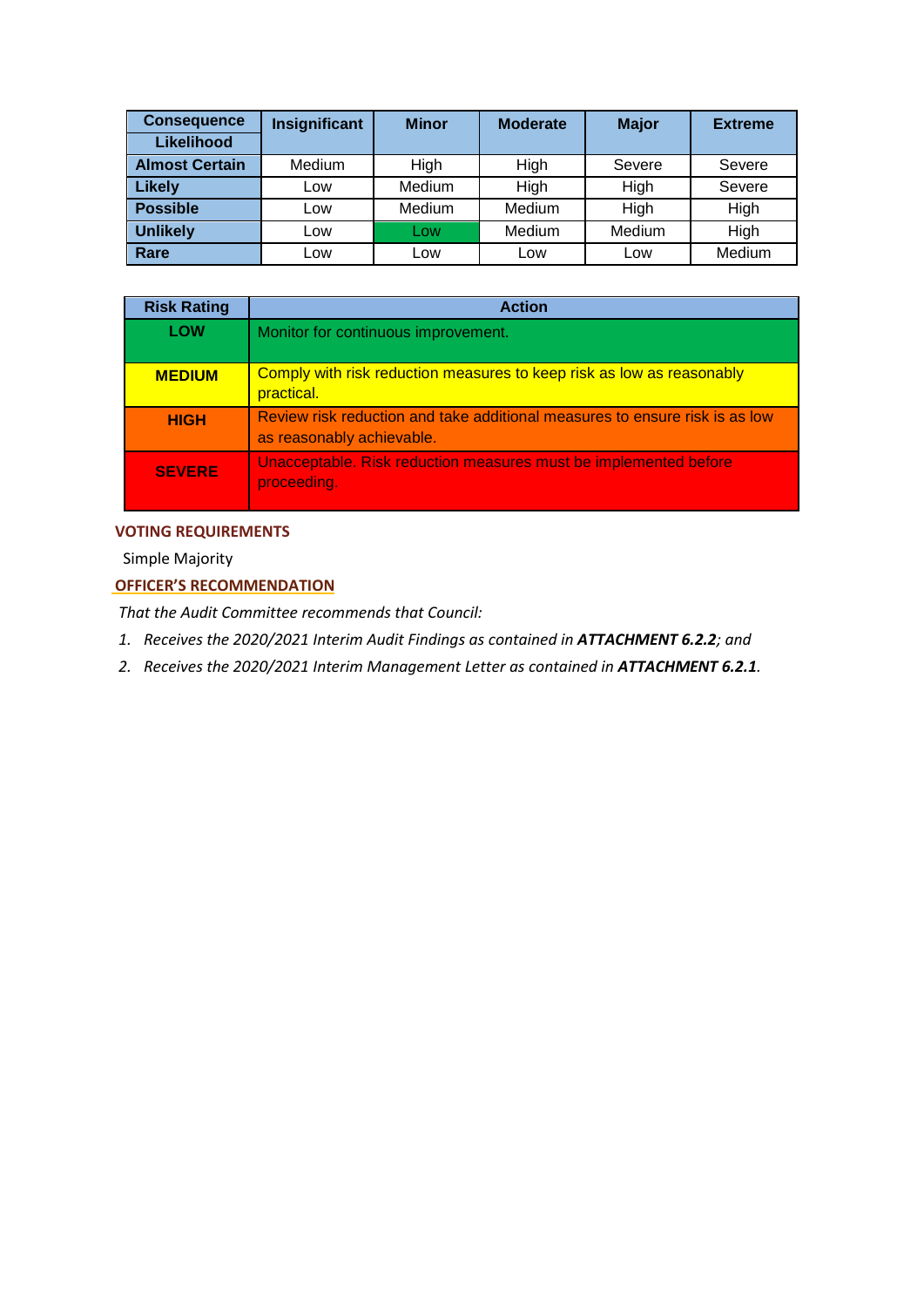ATTACHMENT 6.2.1



Our Ref: 7966

Mr Stephen Gash Chief Executive Officer Shire of Woodanilling PO Box 99 WOODANILING WA 6316



7th Floor, Albert Facey House 469 Wellington Street, Perth

> **Mail to**: Perth BC PO Box 8489 PERTH WA 6849

**Tel**: 08 6557 7500 **Email**: info@audit.wa.gov.au

Dear Mr Gash

# **ANNUAL FINANCIAL REPORT INTERIM AUDIT RESULT FOR THE YEAR ENDED 30 JUNE 2021**

We have completed the interim audit for the year ending 30 June 2020. We performed this phase of the audit in accordance with our audit plan. The focus of our interim audit was to evaluate your overall control environment, but not for the purpose of expressing an opinion on the effectiveness of internal control, and to obtain an understanding of the key business processes, risks and internal controls relevant to our audit of the annual financial report.

# **Management Control Issues**

I would like to draw your attention to the attached deficiency in internal control that was identified during the course of the interim audit. The matter has been discussed with management and their comment has been included on the attachment. The matter reported is limited to the deficiency that was identified during the interim audit that we have concluded are of sufficient importance to merit being reported to management. Matters we report may be included in our auditor's report in accordance with section 7.9(2) of the *Local Government Act 1995* or regulation 10(3)(a) and (b) of the Local Government (Audit) Regulations 1996. If so, we will inform you before we finalise the report.

This letter has been provided for the purposes of your local government and may not be suitable for other purposes.

We have forwarded a copy of this letter to the President. A copy will also be forwarded to the Minister for Local Government when we forward our auditor's report on the annual financial report to the Minister on completion of the audit.

Feel free to contact the undersigned on 6557 7675 if you would like to discuss these matters further.

Yours faithfully

Katie MacLachlan Acting Assistant Director Financial Audit 17 November 2021

Attach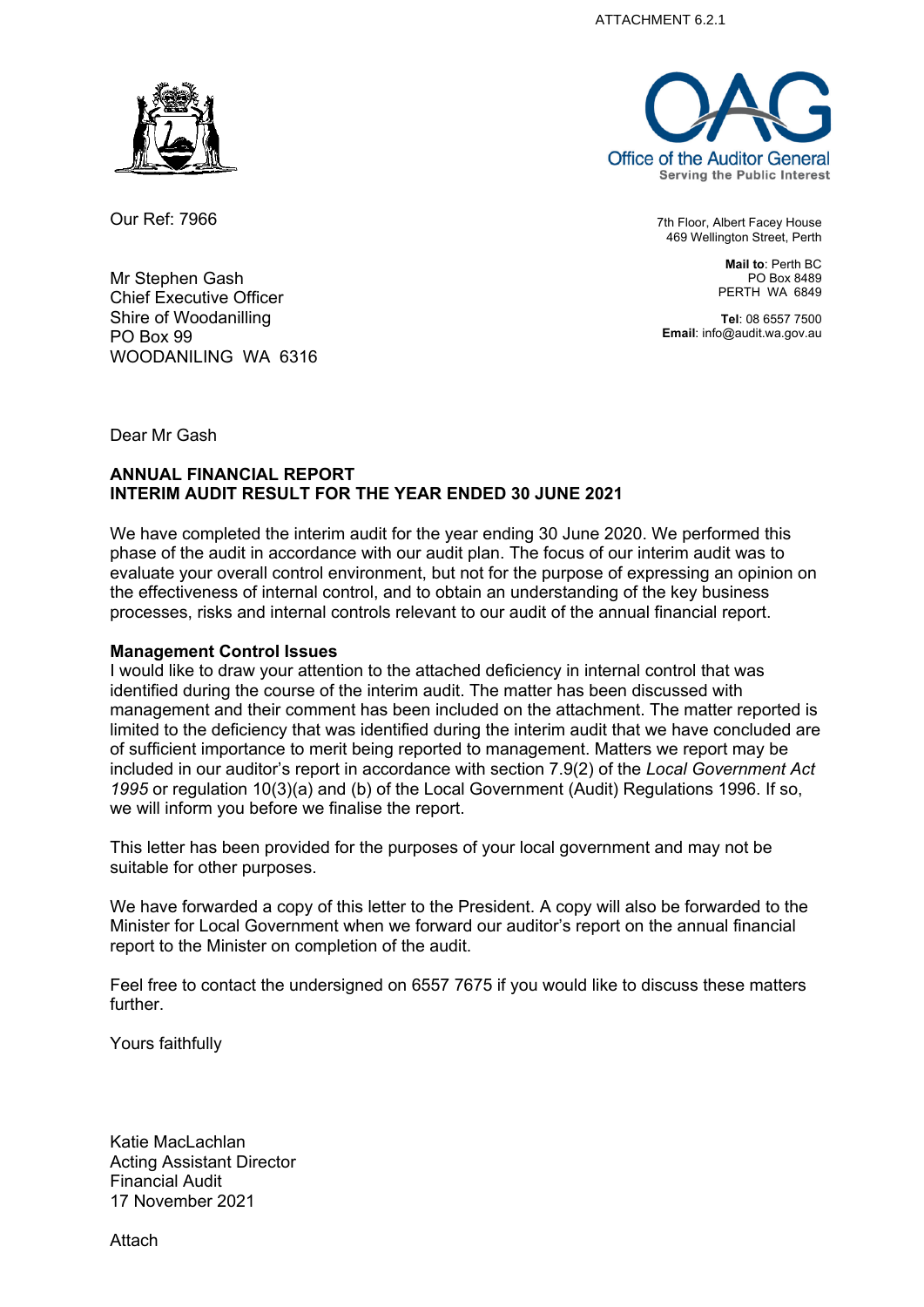# **SHIRE OF WOODANILLING PERIOD OF AUDIT: 1 JULY 2020 TO 30 JUNE 2021 FINDINGS IDENTIFIED DURING THE INTERIM AUDIT**

| <b>INDEX OF FINDINGS</b>                   | <b>RATING</b>      |                 |       |
|--------------------------------------------|--------------------|-----------------|-------|
| Matters identified during the current year | <b>Significant</b> | <b>Moderate</b> | Minor |
| 1. Payroll Master File Audit Trail Review  |                    |                 |       |

# **KEY TO RATINGS**

The Ratings in this management letter are based on the audit team's assessment of risks and concerns with respect to the probability and/or consequence of adverse outcomes if action is not taken. We give consideration to these potential adverse outcomes in the context of both quantitative impact (for example financial loss) and qualitative impact (for example inefficiency, non-compliance, poor service to the public or loss of public confidence).

- **Significant -** Those findings where there is potentially a significant risk to the entity should the finding not be addressed by the entity promptly. A significant rating could indicate the need for a modified audit opinion in the current year, or in a subsequent reporting period if not addressed. However even if the issue is not likely to impact the audit opinion, it should be addressed promptly.
- **Moderate -** Those findings which are of sufficient concern to warrant action being taken by the entity as soon as practicable.
- **Minor -** Those findings that are not of primary concern but still warrant action being taken.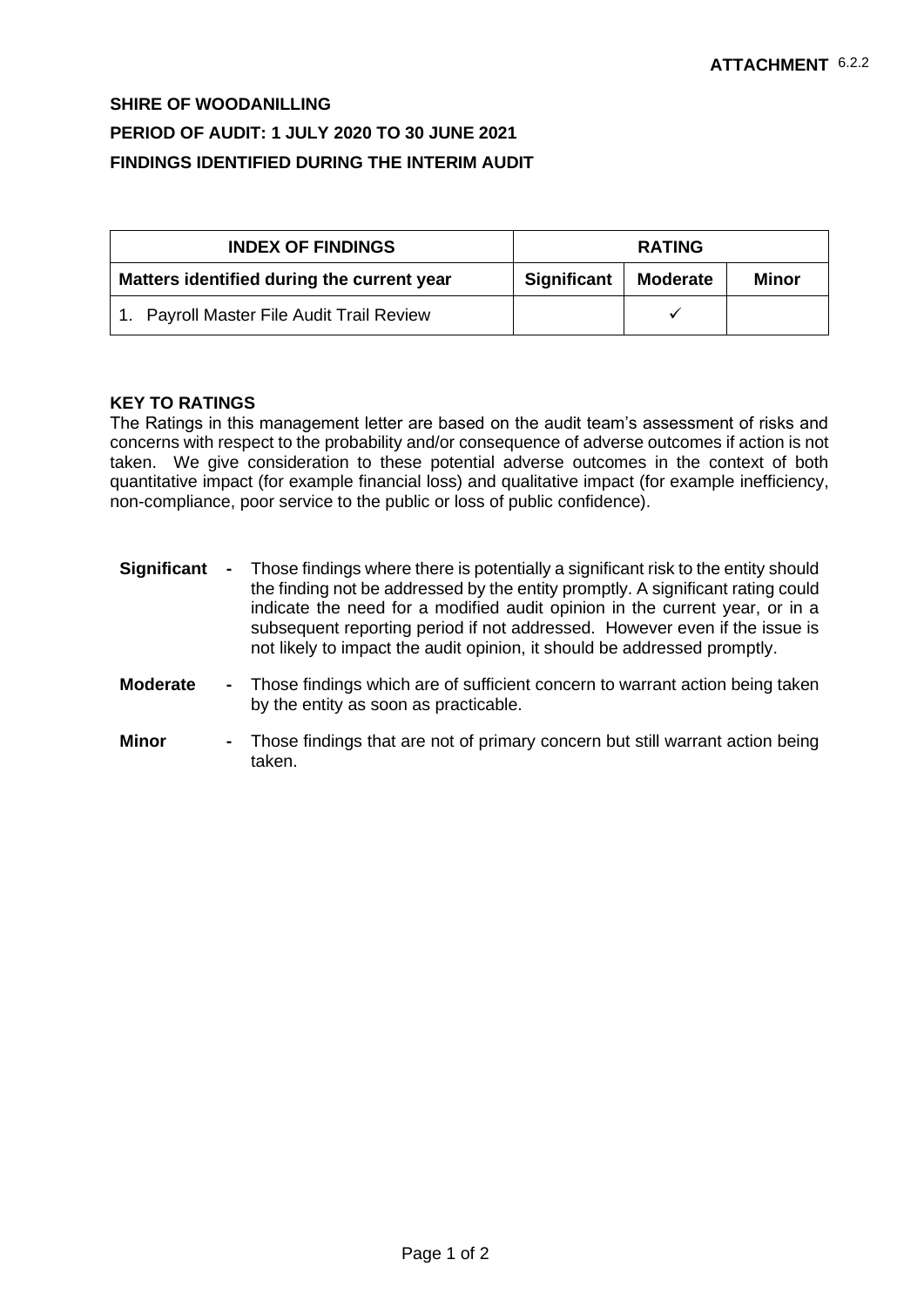# **SHIRE OF WOODANILLING PERIOD OF AUDIT: 1 JULY 2020 TO 30 JUNE 2021 FINDINGS IDENTIFIED DURING THE INTERIM AUDIT**

# **1. Payroll Master File Audit Trail Review**

# **Finding**

It was noted during payroll testing that while the audit trail report for payroll master file amendments for pay periods ended 14<sup>th</sup> October 2020, 27<sup>th</sup> January 2021 and 17<sup>th</sup> March 2021 were printed and saved with the payroll batch reports, there was no clear evidence of review by an appropriate person.

# **Rating: Moderate**

# **Implication**

Without clear evidence of review of payroll master file amendments there is an increased risk of unauthorised changes to the payroll master file and incorrect or fraudulent payroll payments being processed.

# **Recommendation**

Payroll master file amendments should be formally reviewed by an appropriate person prior to payroll processing and a record of these amendments and review maintained.

# **Management Comment**

*Audit Trail of access and modification to payroll master file is now reviewed and signed by appropriate officer as part of weekly payroll approval and payment reports.*

**Responsible Person:** Stephen Gash - CEO **Completion Date:** 1 June 2021